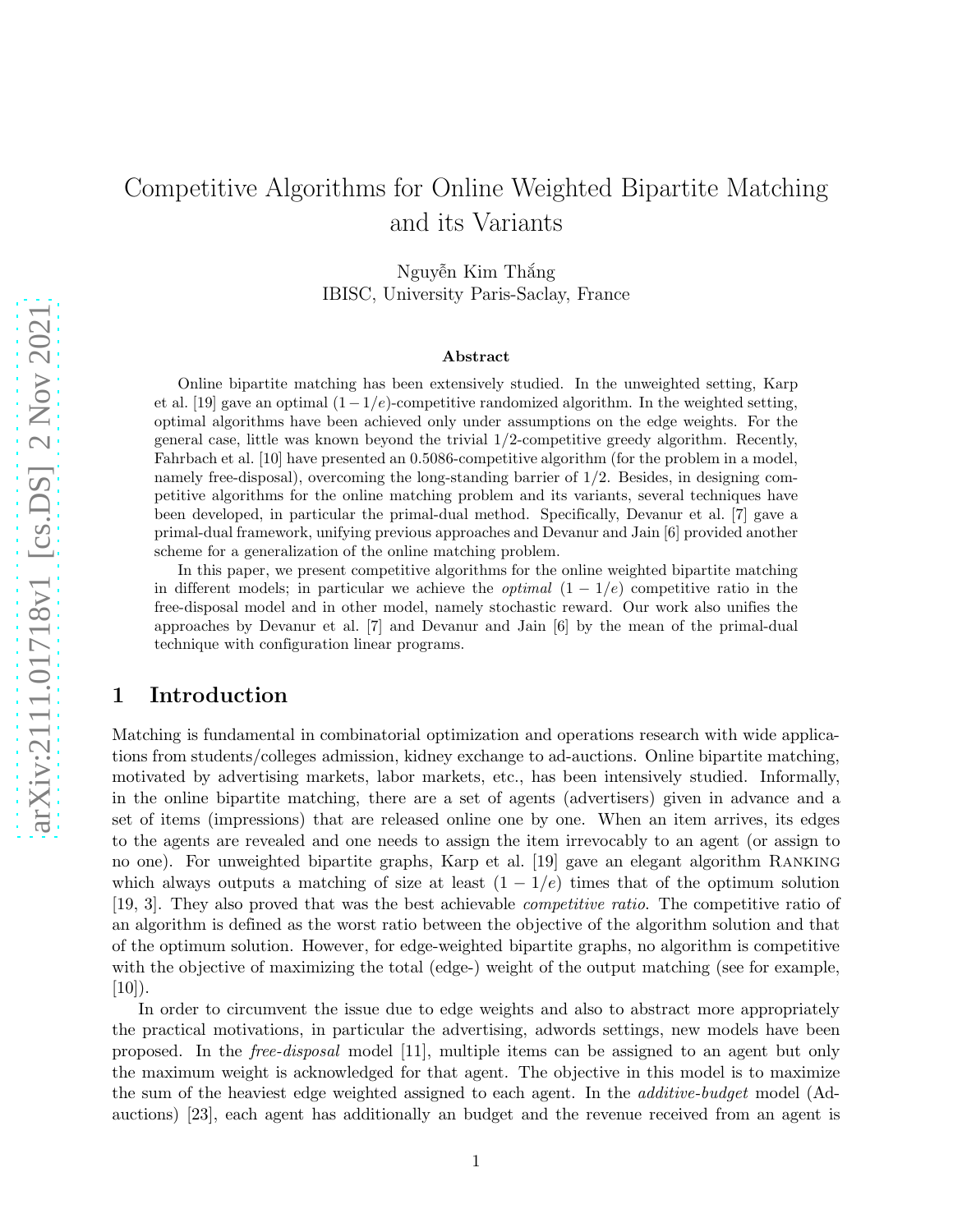defined to be the minimum between the total edge weight assigned to the agent and the budget of the agent. The objective is to maximize the total revenue received from all agents. In the stochastic reward model [\[22](#page-18-3)], each agent has a weight and each item has additionally a successful probability to be matching to an agent. The objective is to maximize the expected number of successfully matched agents, multiplied by their weights. In the concave return model [\[6](#page-17-1)], a generalization of the addtive-budget model, the revenue of each an agent is a concave function on the total edge weight assigned to the agent. The objective is again to maximize the total revenue received from all agents.

The online matching problem has been extensively studied in those models. In the free-disposal model, Fahrbach et al. [\[10\]](#page-18-1) have recently made a breakthrough by providing a 0.5086-competitive algorithm, breaking the long-standing competitive ratio barrier of  $1/2$ . It revives the hope of potential improvements toward the upper bound of  $(1 - 1/e)$  on this problem. In the additivebudget model,  $(1-1/e)$ -competitive algorithms have been given with additional assumptions: either the edge weights are small compared to the agents's budgets [\[23](#page-19-0), [4\]](#page-17-3) or the weight of each edge is the same for every agent (agent-independent) [\[1](#page-17-4)]. In this model, the existence of an  $(1 - 1/e)$ competitive algorithm has been conjectured but still remains open. In the concave-return model, Devanur and Jain [\[6\]](#page-17-1) gave an optimal online algorithm where the competitive ratio is characterized by a system of differential equations.

The primal-dual method has been widely used to study the online bipartite matching problem and its generalizations (including the aforementioned models). Devanur et al. [\[7\]](#page-17-0) provided an elegant online primal-dual framework that unified previous results by showing how they arose from essentially the same dual update function. That unifying technique paves a way for many developments on online matching and its variants. However, there is an exception, another primaldual scheme by Devanur and Jain [\[6](#page-17-1)] in the concave-return model, which is not encompassed by the framework in [\[7\]](#page-17-0). It is intriguing to understand the nature of those different schemes, that potentially leads to improved results for the online matching problems.

### 1.1 Our Contributions

In this paper, we present an unified primal-dual approach based on configuration linear programs and give *optimal* algorithms with competitive ratio of  $(1 - 1/e)$  for online matching problem in the free-disposal and the stochastic reward models, resolving long-standing open questions. Moreover, we provide competitive algorithms for a general model that captures the concave return model as a special case. The variable update schemes are built on previous work, in particular [\[7](#page-17-0), [8](#page-18-4)]. The key element is the use of the primal-dual method with configuration LPs that allows improvements and the unification. This can be seen as the last piece to complete the picture which have been widely drawn by previous works.

In the following, we define a generalization of the online bipartite matching problem, present our approach and the results.

### 1.1.1 Model and Approach

**General problem.** We are given a bipartite graph  $G(L\cup R, E)$  where vertices L on the left-hand side are given in advance and vertices  $R$  on the right-hand side are released in an online manner. When an online vertex  $j \in R$  arrives, its incident edges are revealed and an algorithm decides to assign vertex  $j$  to an offline neighbour in L or not to assign  $j$  to any neighbor. The reward function  $c: 2^E \to \mathbb{R}_{\geq 0}$  is given so that if M is an assignment of online vertices to offline vertices, the reward received from this assignment is  $c(M)$ . Note that if M is a infeasible assignment (an online vertex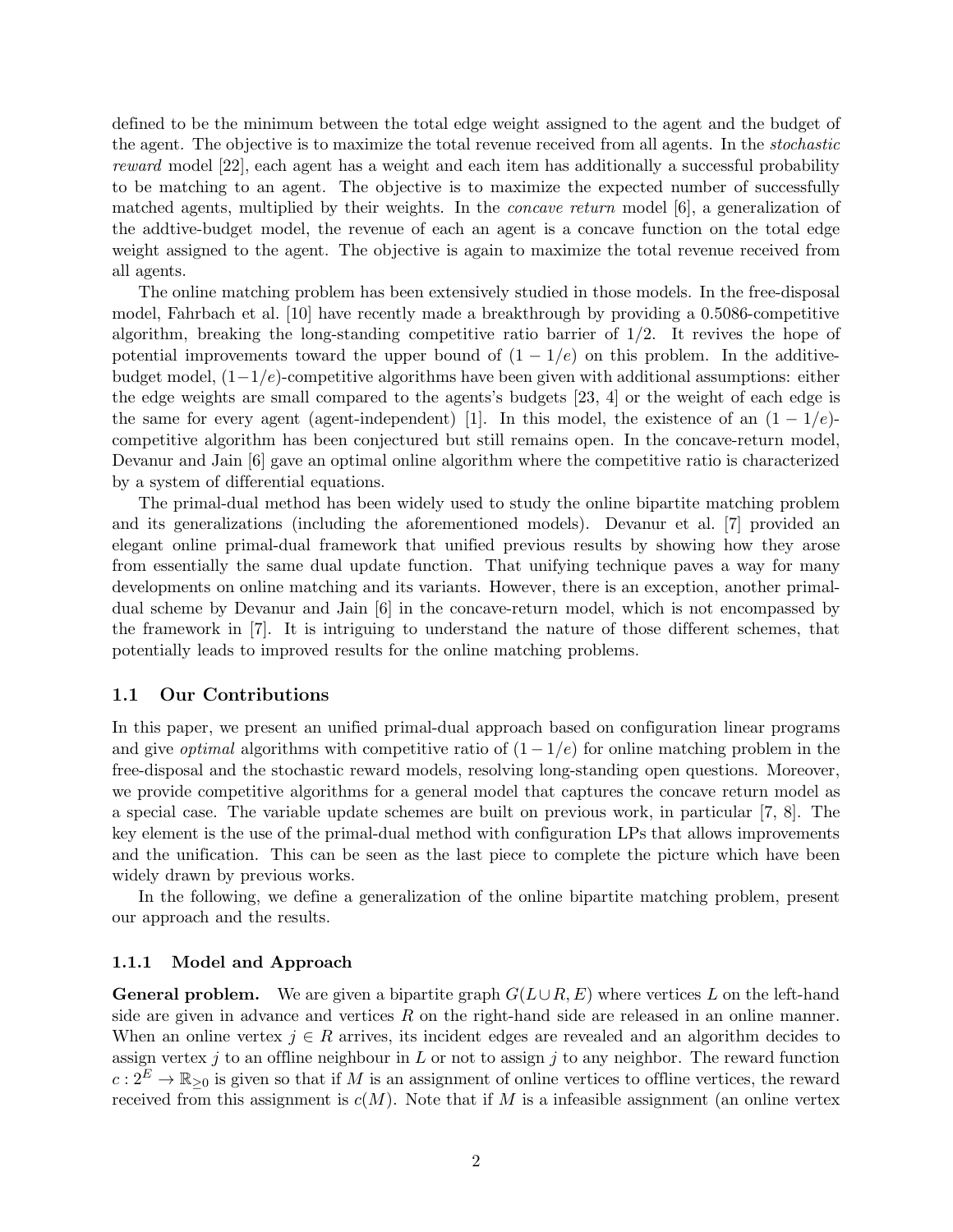is assigned to strictly more than one neighbor) then one can define  $c(M) = 0$ . The objective is to maximize the reward of the output assignment.

This problem generalizes the models mentioned earlier. Given an assignment  $M$ , let  $M_i$  be the set of online vertices assigned to i in M. In the free-disposal model, an edge between  $j \in R$  and  $i \in L$  has weight  $w_{ij} \geq 0$ ; several online vertices can be assigned to an offline vertex i but only the weight of the heaviest edge counts in the final matching. Hence, the reward function can be defined as  $\sum_{i\in L} \max_{j\in M_i} w_{ij}$ . In the additive-budget model, each offline vertex i additionally has a budget  $W_i$  and given an assignment M of online vertices to offline vertices, the reward can be expressed as  $c(M) = \sum_{i \in L} \min\{W_i, \sum_{j \in M_i} w_{ij}\}\.$  In the online matching problem with stochastic rewards, each offline vertex i has a weight  $w_i$  and each online vertex j has a successful matching probability  $p_{ij}$  to offline vertex i. That probability, known in advance, means that if an algorithm decides to match j to i, this event successes with probability  $p_{ij}$  (and with probability  $1-p_{ij}$ , i and  $j$  are not matched). The goal is to maximize the expected number of successfully matched offline vertices, multiplied by their weights. In this problem, given an assignment M of online vertices to offline vertices, the reward is  $c(M) = \sum_{i \in L} w_i \cdot \min\{1, \sum_{j \in M_i} p_{ij}\}.$ 

Approach. The changing point of view in our approach, compared to the previous ones, is to deal directly with the non-linear objective functions. Consider the additive-budget model with the reward function  $c(M) = \sum_{i \in L} \min\{W_i, \sum_{j \in M_i} w_{ij}\}.$  In the previous approaches, the problem is typically formulated as

$$
\max \sum_{i,j} w_{ij} x_{ij} \quad \text{s.t} \quad \sum_i x_{ij} \le 1 \ \forall j, \sum_j w_{ij} x_{ij} \le W_i \ \forall i, x_{ij} \ge 0 \ \forall i, j,
$$

in which the reward function is "linearized" by using additional constraints (the second constraint). In our approach, we directly study the reward function  $c(M) = \sum_{i \in L} \min\{W_i, \sum_{j \in M_i} w_{ij}\}.$  The latter is not linear and it raises issues to current techniques. In order to circumvent this obstable, we consider the primal-dual approach based on configuration LPs [\[25](#page-19-1)]. The configuration LPs have been used by Huang and Zhang [\[14](#page-18-5)] for the stochastic-reward matching problem but their approach is different to ours.

First, we formulate an LP for the general problem. Let  $x_{ij}$  be a variable indicating whether  $j \in R$  is assigned to  $i \in L$ . Let  $z_M$  be a variable indicating whether an assignment  $M \subseteq E$  is selected (output assignment). Consider the following formulation and the dual of its relaxation.

$$
\max \sum_{M \subseteq E} c(M) z_M \qquad \min \sum_{j \in R} \overline{\alpha}_j + \overline{\beta}
$$
\n
$$
(\overline{\alpha}_j) \qquad \sum_{i \in L} x_{ij} \le 1 \qquad \forall j \in R \qquad \overline{\alpha}_j \ge \overline{\gamma}_{i,j} \qquad \forall i \in L, j \in R
$$
\n
$$
(\overline{\beta}) \qquad \sum_{M \subseteq E} z_M = 1 \qquad \qquad \overline{\beta} + \sum_{(i,j) \in M} \overline{\gamma}_{i,j} \ge c(M) \qquad \forall M \subseteq E
$$
\n
$$
(\overline{\gamma}_{i,j}) \qquad \sum_{M:(i,j) \in M} z_M = x_{ij} \qquad \forall i \in L, j \in R \qquad \overline{\alpha}_j \ge 0 \qquad \forall j \in R
$$
\n
$$
x_{ij}, z_M \in \{0, 1\} \quad \forall i \in L, S \subseteq R
$$

In the formulation, the first constraint ensures that an online vertex  $j$  can be assigned to at most one online vertex i. The second constraint guarantees that there must be an output assignment.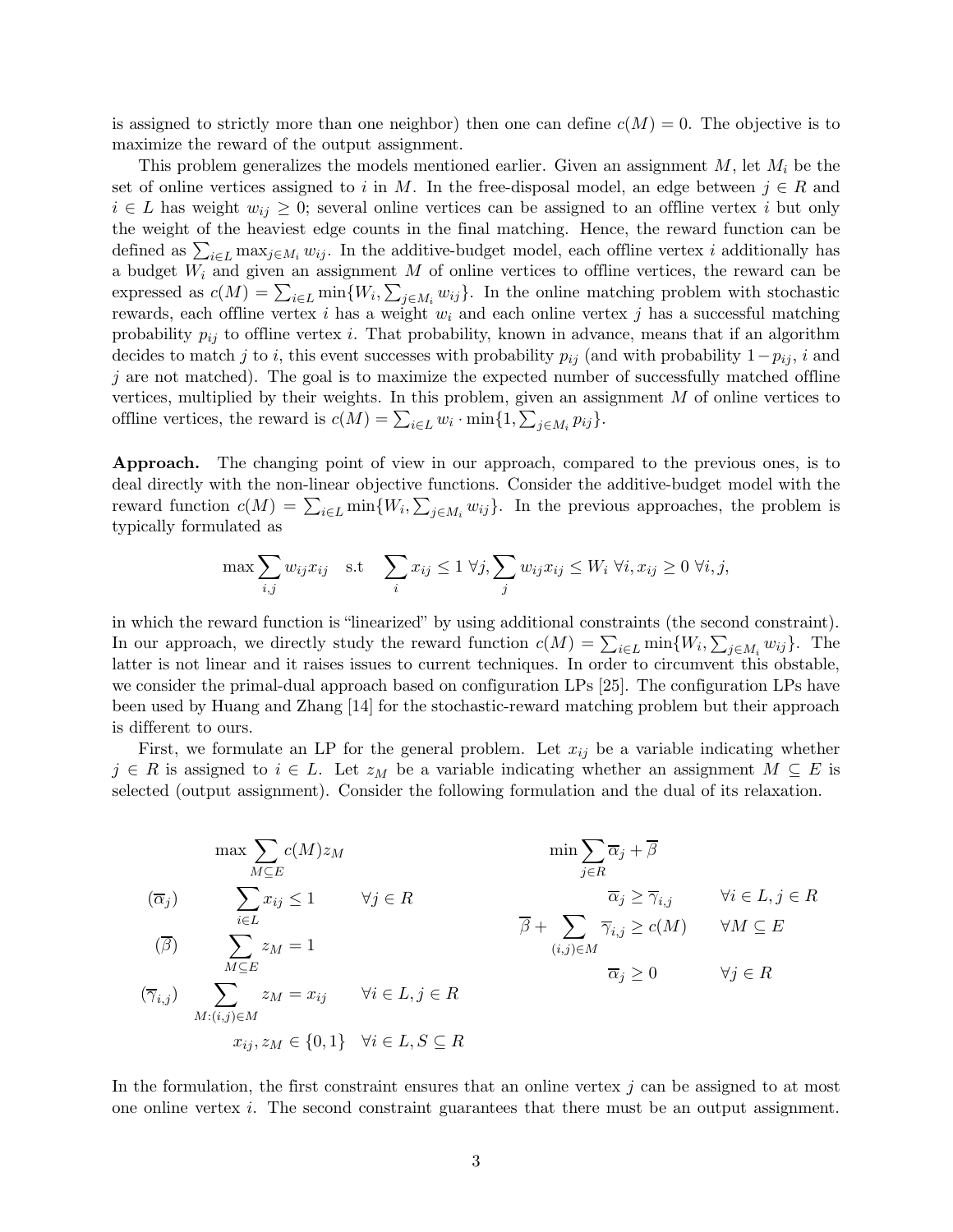The third constraint imposes that if an edge  $(i, j)$  is chosen then among all assignments containing  $(i, j)$ , exactly one will be the output assignment.

In the approach, given variables  $x_{ij}$  such that  $\sum_i x_{ij} \leq 1$  for all  $j \in R$ , we always maintain  $z_M = \prod_{(i,j)\in M} x_{ij} \prod_{(i,j)\notin M} (1-x_{ij})$  for all  $M \subseteq E$ . By that, the primal constraints  $\sum_M z_M = 1$ and  $\sum_i \sum_{M:(i,j)\in M}^{N} z_M \leq 1$  always hold true (see Section [2](#page-5-0) for the detail). Let x be the vector  $(x_{ij})_{(i,j)\in E}$ . The primal objective can be expressed as  $C(\mathbf{x})$  where  $C : [0,1]^{|E|} \to \mathbb{R}_{\geq 0}$  is the multilinear extension of the reward function c, defined as

$$
C(\mathbf{x}) = \sum_{M \subseteq E} c(M) \prod_{(i,j) \in M} x_{ij} \prod_{(i,j) \notin M} (1 - x_{ij}).
$$

Note that  $C(x)$  can be seen as  $\mathbb{E}_M[c(M)]$  where an edge  $(i, j)$  is randomly included in M with probability  $x_{ij}$ . This view help us to derive updating scheme for dual variables and also make the rounding scheme obvious. Given assignment variables  $x_{ij}$ 's to i, it is sufficient to independently round the variables in order to get the objective value of  $C(\boldsymbol{x})$ .

In the primal-dual method, the dual variables often guide the primal assignment via complementary slackness conditions. In particular, one complementary slackness condition reads that  $x_{ij} > 0$ implies  $\overline{\alpha}_j = \overline{\gamma}_{i,j}$ . This indicates the allocation of j to arg max  $\overline{\gamma}_{i,j}$ . That guides the strategy of allocating online arrival vertex to offline vertices which are arg max of some terms (corresponding to  $\overline{\gamma}_{i,j}$  in previous algorithms for online matching problems. We also adopt this strategy in our algorithms. However, for simplicity and for a better unification/comparaison with previous works, we consider the following formulation, which is more compact but equivalent to the previous one (by combining the first and last primal constraints) and prove bounds using this formulation. (Even though the aforementioned strategy is less clear from the new dual.)

$$
\max \sum_{M \subseteq E} c(M) z_M \qquad \min \sum_{j \in R} \alpha_j + \beta
$$
  
\n
$$
(\alpha_j) \qquad \sum_{i \in L} \sum_{M : (i,j) \in M} z_M \le 1 \qquad \forall j \in R \qquad \beta + \sum_{i} \sum_{j : (i,j) \in M} \alpha_j \ge c(M) \qquad \forall M \subseteq E
$$
  
\n
$$
(\beta) \qquad \sum_{M} z_M = 1 \qquad \qquad \alpha_j \ge 0 \qquad \forall j \in R
$$
  
\n
$$
z_M \in \{0,1\} \quad \forall M \subseteq E
$$

#### 1.1.2 Results

Building on our approach and the primal-dual schemes of previous works, we provide the following results.

- An optimal  $(1 1/e)$ -competitive algorithm in the free-disposal model.
- We revisit the problem in the additive-budget model and give an  $(e^{-R_{\text{max}}} 1/e)$ -competitive algorithm where  $R_{\text{max}} = \max_{i,j} w_{ij}/W_i$ . This slightly improves the bound of  $(1 - R_{\text{max}})(1 (1+R_{\text{max}})^{-1/R_{\text{max}}}$  [\[4](#page-17-3)]. More importantly, the algorithm yields the optimal competitive ratio of  $(1 - 1/e)$  for the online stochastic-reward matching problem with vanishing probability.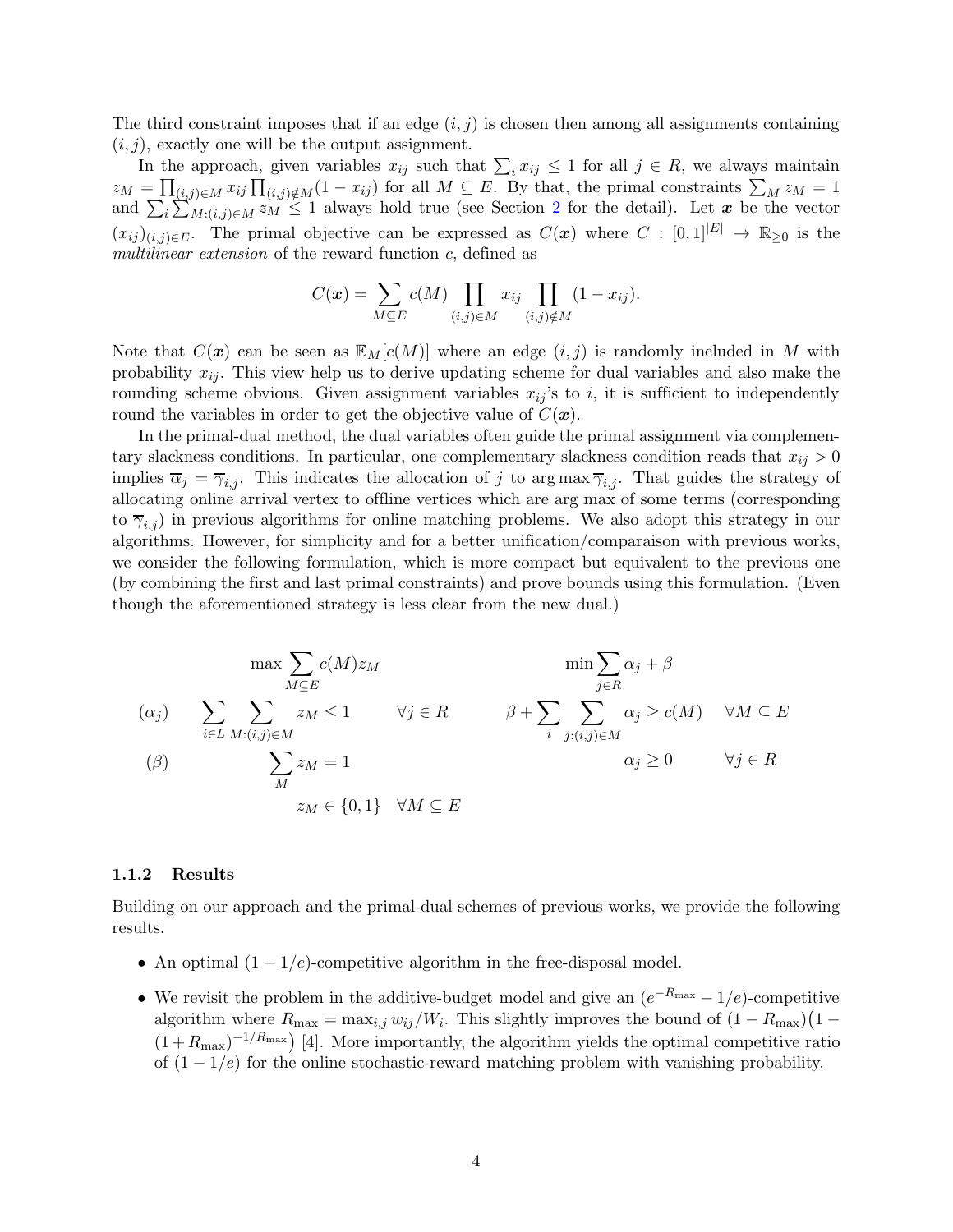- A  $(1 \kappa)(1 1/e)$ -competitive algorithm for the general problem where the reward functions are sub-additive<sup>[1](#page-4-0)</sup> and  $\kappa$  is the curvature of those functions (defined in Section [5\)](#page-12-0).
- A competitive fractional algorithm for the general problem with a concavity assumption. We characterize the competitive ratio by system of differential equations. This result recovers the one provided by Devanur and Jain [\[6](#page-17-1)] in the concave-return model.

### 1.2 Related works

There is an extensive literature on online weighted bipartite matching problems. In terms of techniques, significant efforts have been investigated in order to unify different approaches. Specifically, Devanur et al. [\[7](#page-17-0)] provided an elegant online primal-dual framework showing how different approaches arise from essentially the same dual update function. That unifying technique paves a way for many current developments on online matching and its variants [\[8,](#page-18-4) [15](#page-18-6), [10](#page-18-1), [16,](#page-18-7) [14\]](#page-18-5). In the following, we summarize the most relevant works to ours and refer the readers to the survey of [\[21\]](#page-18-8).

Online matching with free-disposal. Having been introduced by Feldman et al. [\[11](#page-18-2)] in the context of display advertising, the problem is widely applied due to its natural economic interpretation [\[20\]](#page-18-9). However, it had been a long-standing open question whether there exists an algorithm with competitive ratio strictly larger than the obvious bound of  $1/2$ . Recently, in their breakthrough, Fahrbach et al. [\[10](#page-18-1)] provided a 0.5086-competitive algorithm, resolving this question. It revives the hope for improvements towards the upper bound of  $1 - 1/e$ . However, as mentioned in [\[10\]](#page-18-1), their approach would not lead to a bound better than 5/9 and in order to obtain a bound closer to  $1 - 1/e$ , fundamentally new ideas are required.

Online matching with additive-budget. Mehta et al. [\[23\]](#page-19-0) introduced the problem (Adwords problem) and gave an optimal  $(1 - 1/e)$  competitive ratio when  $R_{\text{max}} = \max_{i,j} w_{ij}/W_i$  is small. Buchbinder et al. [\[4\]](#page-17-3) simplified the analysis by a primal-dual analysis. Aggarwal et al. [\[1](#page-17-4)] studied another particular case in which for each i, the weights  $w_{ij}$ 's are the same for every j. They obtained the optimal  $(1 - 1/e)$  competitive ratio with the generalization of the RANKING algorithm [\[19](#page-18-0)]. In this problem (without any assumption), the existence of an  $(1 - 1/e)$ -competitive algorithm has been conjectured but still remains open. Huang et al. [\[16\]](#page-18-7) recently presented a 0.5016-competitive algorithm for this problem.

Online matching with stochastic reward. Mehta and Panigrahi [\[22](#page-18-3)] initiated the study this problem and gave a 0.567-competitive algorithm for the uniform weights and identical vanishing probabilities. Moreover, they showed that no algorithm, even in the setting of identical vanishing probabilities, has a competitive ratio better than  $0.621 < (1 - 1/e)$  against a natural LP. Recently, Goyal and Udwani [\[13\]](#page-18-10) gave an  $(1-1/e)$ -competitive algorithm for the setting where the (vanishing) probabilities  $p_{ij}$  can be decomposed as  $p_{ij} = p_i p_j$  for all  $i, j$  (so this includes the identical vanishing probability setting as a particular case). Independently, Huang and Zhang [\[14](#page-18-5)] provided algorithms with competitive ratios of 0.576 and 0.572 in the settings of vanishing equal probabilities and vanishing unequal probabilities, respectively.

Online matching with concave return. Devanur and Jain [\[6\]](#page-17-1) considered a generalization of the Adwords problem in which fractional allocation is allowed and the rewards are arbitrary

<span id="page-4-0"></span><sup>&</sup>lt;sup>1</sup>A function  $c: 2^E \to \mathbb{R}^+$  is sub-additive if  $c(M_1 \cup M_2) \leq c(M_1) + c(M_2)$  for all  $M_1, M_2 \subseteq E$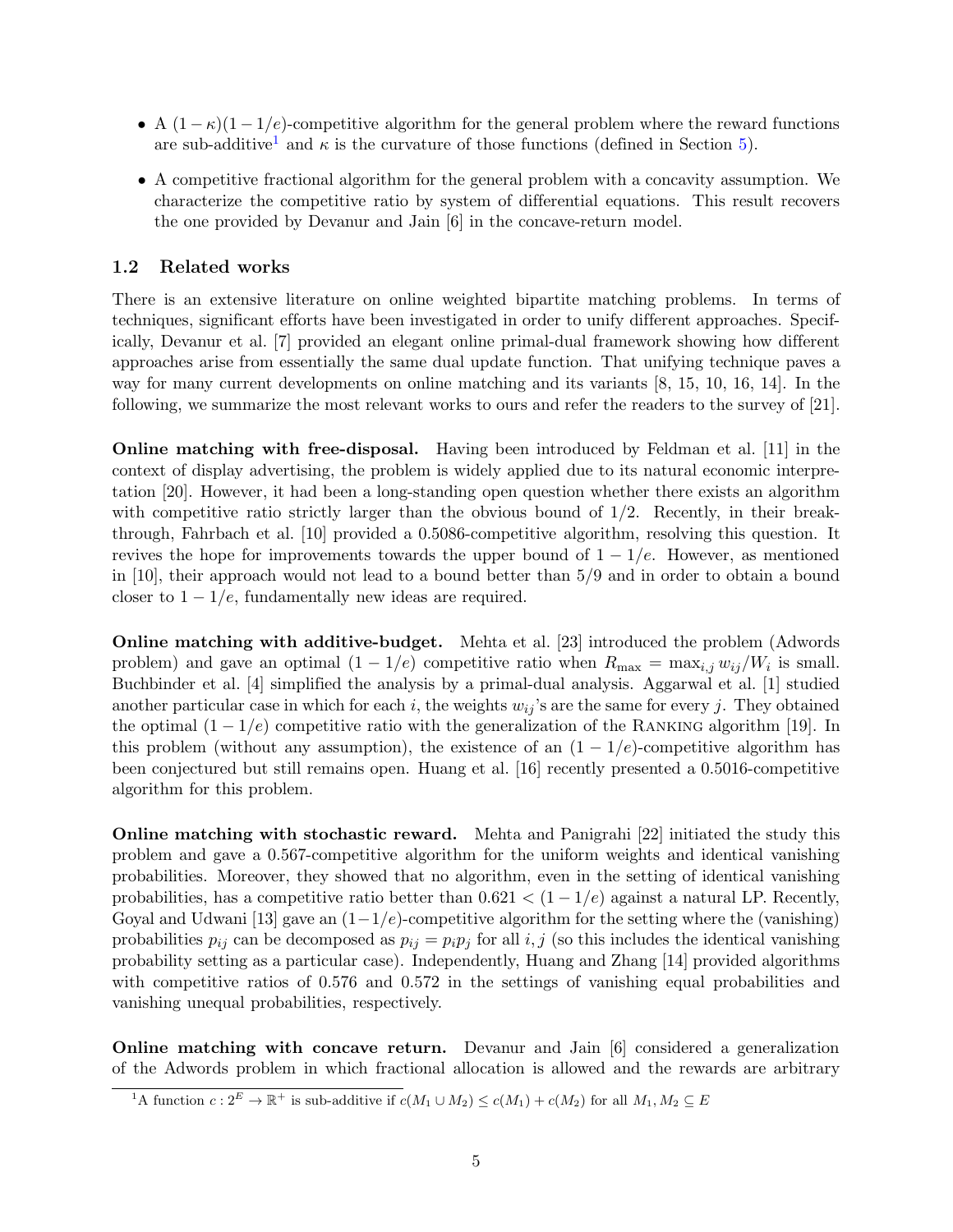monotone concave function. They characterized the optimal achievable competitive ratio by system of differential equations and provided matching upper and lower bounds. The primal-dual scheme by Devanur and Jain [\[6](#page-17-1)] is not captured by the framework of [\[7](#page-17-0)]. It is intriguing to understand the nature of those algorithms and potentially unify them in a principle approach for online matching problems.

## <span id="page-5-0"></span>2 Preliminaries

We provide some useful facts and notations. We use bold letters, for example  $x, v$ , to denote vectors. Let  $\mathcal M$  be a set of all feasible sub-assignments of online vertices to offline vertices. Recall that for any sub-assignment  $M \in \mathcal{M}$ , each online vertex is assigned to at most one offline vertex. Given  $M \in \mathcal{M}$ , denote  $M_i := \{j \in R : (i, j) \in M\}$  (so  $M_i \cap M_{i'} = \emptyset$  for any feasible  $M \in \mathcal{M}$ ). In the paper, we consider the following formulation and its dual.

Primal

\n
$$
\max \sum_{M} c(M) z_M \qquad \min \sum_{j \in R} \alpha_j + \beta
$$
\n(\alpha\_j)

\n
$$
\sum_{i \in L} \sum_{M : (i,j) \in M} z_M \le 1 \qquad \forall j \in R \qquad \beta + \sum_{i \in L} \sum_{j \in M_i} \alpha_j \ge c(M) \qquad \forall M \in \mathcal{M}
$$
\n(\beta)

\n
$$
\sum_{M \in \mathcal{M}} z_M = 1 \qquad \qquad \alpha_j \ge 0 \qquad \forall j \in R
$$
\nz\_M \in \{0, 1\} \quad \forall M \in \mathcal{M}

In order to prove the competitive ratio of an algorithm, we will bound the objective value of the primal (due to the decisions of the algorithm) and that of the dual (by a dual feasible solution).

Given a reward function on the assignments  $c : \mathcal{M} \to \mathbb{R}_{\geq 0}$ , let  $C : [0,1]^{|E|} \to \mathbb{R}_{\geq 0}$  be the multilinear extension of c, defined as

$$
C(\boldsymbol{x}) = \sum_{M \in \mathcal{M}} c(M) \prod_{(i,j) \in M} x_{ij} \prod_{(i,j) \notin M} (1 - x_{ij}).
$$

where  $\mathbf{x} = (x_{ij})_{(i,j)\in E}$ .  $C(\mathbf{x})$  can be seen as  $\mathbb{E}_M[c(M)]$  where an edge  $(i, j)$  is randomly included in M with probability  $x_{ij}$ . The increasing rate of  $C(\boldsymbol{x})$  while varying  $x_{ij}$  is

<span id="page-5-1"></span>
$$
\frac{\partial C(\boldsymbol{x})}{x_{ij}} = C(\boldsymbol{x}_{-(i,j)}, 1) - C(\boldsymbol{x}_{-(i,j)}, 0) \n= \mathbb{E}_{M' \sim \boldsymbol{x}_{-(i,j)}} [c(M' \cup (i,j)) - c(M')]
$$
\n(1)

where  $\mathbf{x}_{-(i,j)}$  denote the vector  $\mathbf{x}$  without coordinate  $(i,j)$ . Here,  $M' \sim \mathbf{x}_{-(i,j)}$  is a random assignment in M in which an edge  $(i', j') \neq (i, j)$  is included with probability  $x_{i', j'}$ .

Given variables  $x_{ij}$  such that  $\sum_i x_{ij} \leq 1$  for all  $j \in R$ , in our algorithms we always maintain  $z_M = \prod_{(i,j)\in M} x_{ij} \prod_{(i,j)\notin M} (1-x_{ij})$ . The variable  $z_M$  can be interpreted as the probability that the assignment M is selected. By that,  $\sum_{M \in \mathcal{M}} z_M = 1$ . Moreover, for every  $j \in R$ ,

$$
\sum_{i \in L} \sum_{M: (i,j) \in M} z_M = \sum_i \left( x_{ij} \cdot \sum_{M': (i,j) \notin M'} z_{M'} \right) \le \sum_i x_{ij} \le 1.
$$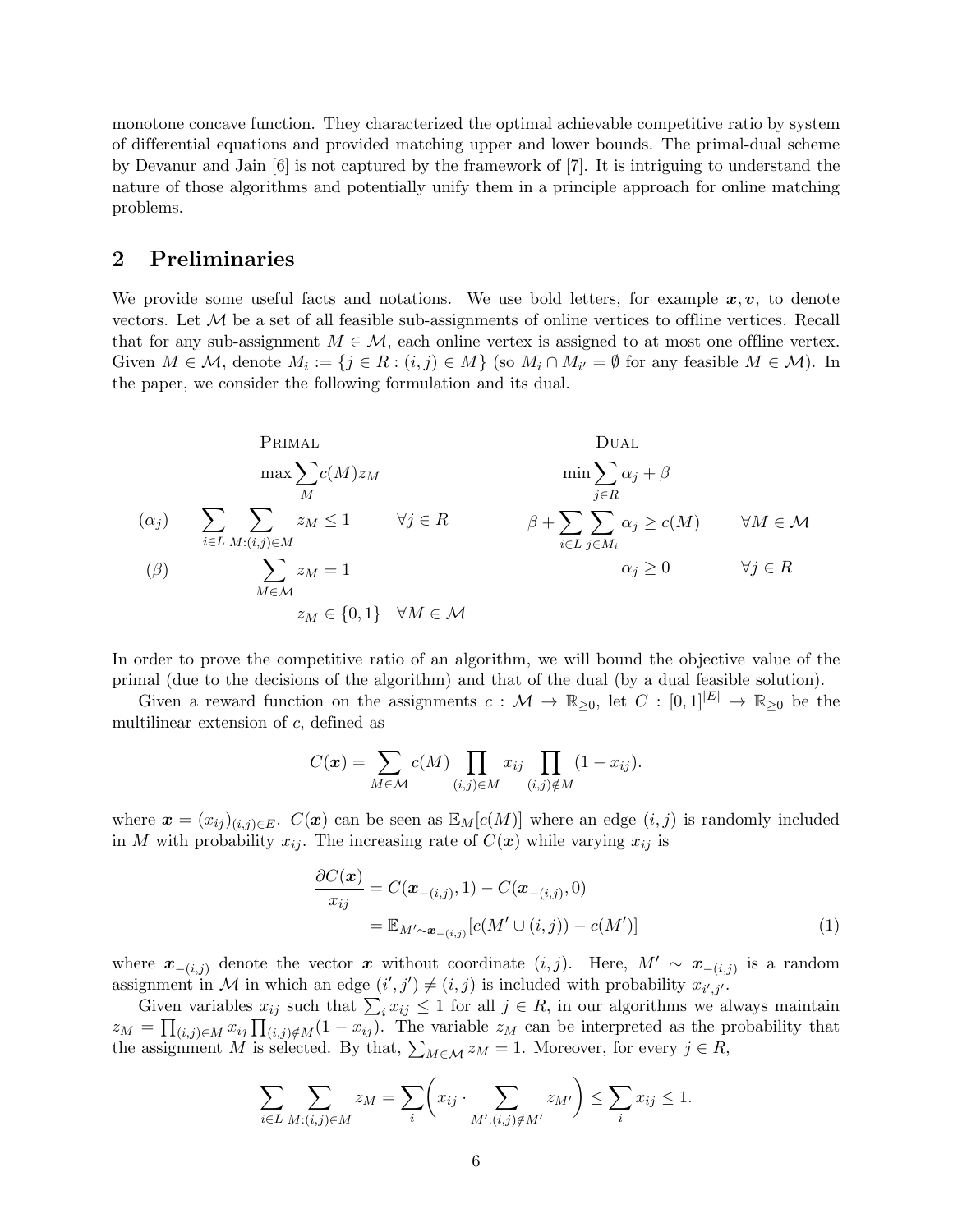Hence, given  $x_{ij}$ 's satisfying  $\sum_i x_{ij} \leq 1$  for all  $j \in R$ , the variables  $z_M$  are feasible.

In the paper, we use functions  $g(y) = \frac{e^{y-1}}{1-1/e}$  and  $G(y) = \frac{e^{y-1}-1/e}{1-1/e}$ , the primitive integral of  $g(y)$ . Note that both g, G are increasing,  $G(0) = 0$ ,  $G(1) = 1$ , and  $1 - G(y) + g(y) = \frac{1}{1 - 1/e}$ .

Moreover, in the paper, we denote random variables by capital letters  $(e.g., A)$  and realizations of random assignments by calligraphic letters (e.g.,  $\mathcal{E}$ ). Given a realization  $\mathcal{E}$ , we denote  $A \mid \mathcal{E}$  as the variable A given  $\mathcal{E}$ .

# 3 Online Weighted Matching with Free-Disposal

In this section, we consider the online weighted matching problem in the free-disposal model in which the reward function  $c(M) = \sum_i \max_{(i,j)\in M} b_{ij}$  for  $M \in \mathcal{M}$ . For each  $i \in L$ , define a function  $c_i: R \to \mathbb{R}^+$  such that  $c_i(S) = \max_{j \in S} b_{ij}$  for  $S \subseteq R$ . By this notation,  $c(M) = \sum_{i \in L} c_i(M_i)$ .

**Algorithm.** Let  $X_{ij}$  be a  $0-1$  random variable indicating whether  $j \in R$  is assigned to vertex  $i \in L$ , and  $x_{ij} = \mathbb{P}[X_{ij} = 1]$ . Let  $Y_i(w)$  be a  $0 - 1$  random variable indicating whether at least one online vertex j such that  $w_{ij} \geq w$  is assigned to  $i \in L$ . In other words,  $\mathbb{P}[Y_i(w)]$  is the probability that i receives a reward larger than w.

Informally, when an online vertex j arrives, given the realization  $\mathcal E$  of the random assignement, we select vertices  $i \in L$  that maximize  $w_{i'j} - (B_{i'} | \mathcal{E})$  among all i' such that  $w_{i'j}$  is larger than the heaviest weight  $w_{i',\sigma(i')}$  currently assigned to i' in  $\mathcal{E}$ . (Note that the selection of i depends on the realization  $\mathcal E$  of the rounding.) We continuously increase  $x_{ij}$  by dx. By doing that,  $\mathbb P[Y_i(w) = 1]$  is increased by dx for  $w_{i,\sigma(i)} < w \leq w_{ij}$  (and remain unchanged for other w). In the algorithm, we also maintain two random variables  $A_j$  and  $B_i$  in the algorithm. We increase variables  $A_j$  and  $B_i$ by rules in Step [9.](#page-6-0) Intuitively,  $A_i, B_i$  represent the dual variables to be defined later. In the end of the while loop when the online vertex  $j$  is completely considered,  $j$  is assigned to  $i$  independently with probability  $x_{ij}$ .

### <span id="page-6-2"></span>Algorithm 1 Algorithm for Edge-Weighted Matching with Free Disposal.

1: All primal and dual variables are initially set to 0.

- 2: for each arrival of a new vertex  $j$  do
- 3: Let  $\mathcal E$  be the realization of the random assignment before arrival of j.
- 4: For each  $i \in L$ , let  $\sigma(i)$  be the online vertex with heaviest weight currently assigned to i in E.
- <span id="page-6-1"></span>5: while  $\sum_i x_{ij} < 1$  and  $w_{i, \sigma(i)} < w_{ij}$  for some  $i \in L$  do
- 6: **for** every  $i \in L$  in  $\arg \max_{i'} \{ w_{i',j} (B_{i'} | \mathcal{E}) : w_{i',j} > w_{i',\sigma(i')} \}$  do
- 7: Increase the probability of assigning j to i by  $dx$ , i.e.,  $x_{ij} \leftarrow x_{ij} + dx$ .
- 8: Maintain  $Y_i(w) = X_{ij}$  for  $w_{i,\sigma(i)} < w \leq w_{ij}$ .
- (The previous step implies  $\mathbb{P}[Y_i(w) = 1] \leftarrow \mathbb{P}[Y_i(w) = 1] + dx$  for  $w_{i,\sigma(i)} < w \leq w_{ij}$ .)
- 9: Increase  $B_i$  and  $A_j$  by the following rules respectively,

<span id="page-6-0"></span>
$$
dB_i = \left(\int_{w_{i,\sigma(i)}}^{w_{ij}} g(Y_i(w))dw|\mathcal{E}\right)dx \quad \text{and} \quad dA_j = (w_{ij} - B_i) dx.
$$

10: end for

11: end while

12: For every i, assign j to i with probability  $x_{ij}$ .

### 13: end for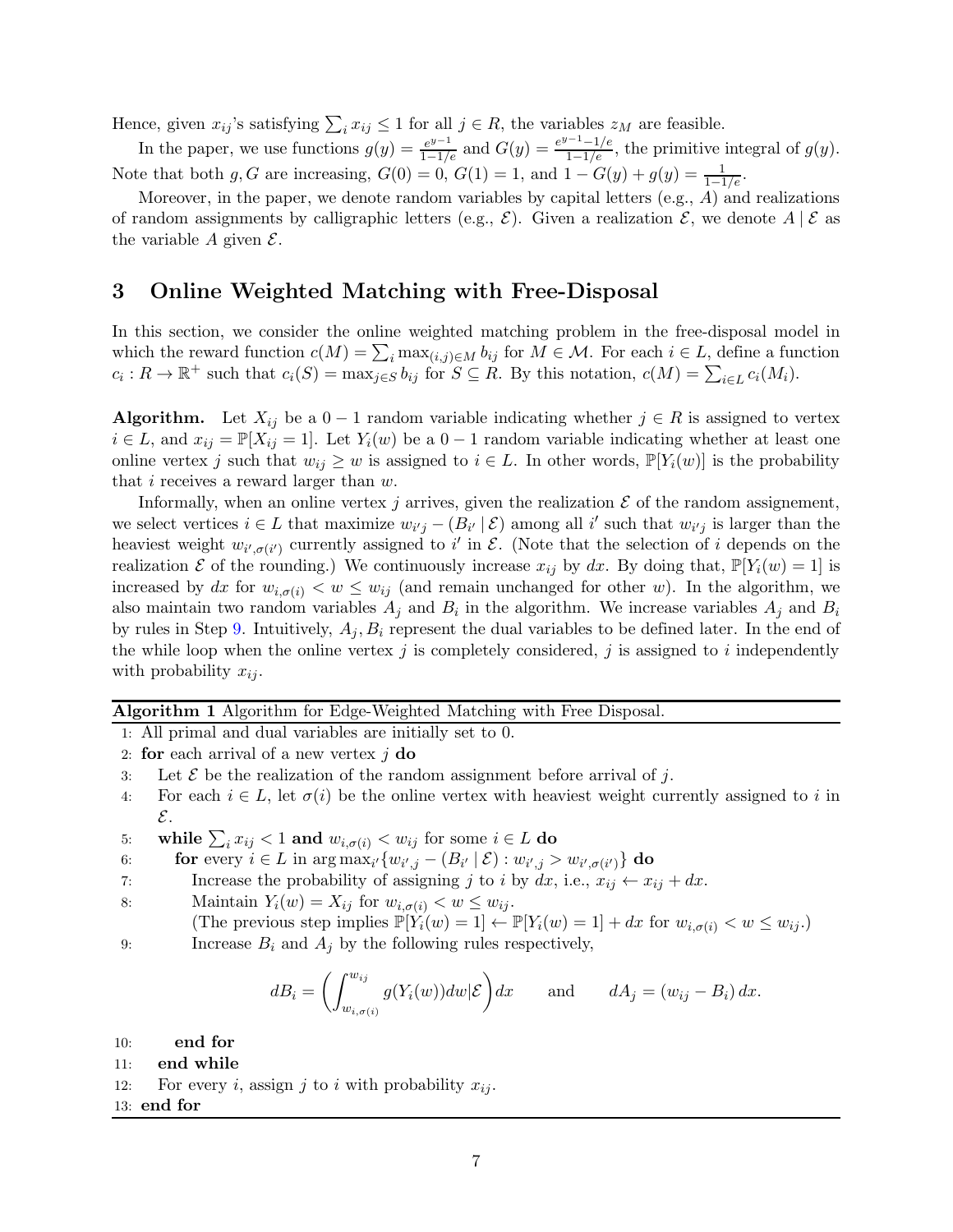${\bf Primal/dual\ variables.} \quad$  Given  $x_{ij}$ 's, we always maintain primal variables  $z_M=\prod_{(i,j)\in M}x_{ij}\prod_{(i,j)\notin M}(1-\frac{1}{n})$  $x_{ij}$ ) for every  $M \in \mathcal{M}$ . As argued in Section [2,](#page-5-0) these primal variables are feasible. Moreover, we define dual variables as  $\alpha_j := \mathbb{E}[A_j]$  and  $\beta := \sum_{i \in L} \beta_i$  where  $\beta_i := \mathbb{E}[B_i]$ .

<span id="page-7-0"></span>**Lemma 1** For any realization  $\mathcal E$  of the assignment during the execution of the algorithm, the following inequality holds.

$$
\mathbb{E}\big[B_i \,|\, \mathcal{E}\big] \geq \mathbb{E}\bigg[\int_0^\infty G(Y_i(w))dw \,|\, \mathcal{E}\bigg]
$$

*Proof* We prove by induction on R. Initially, when  $R = \emptyset$ , both sides are 0 so the identity hold trivially. Assume that the inequality holds for any realization of the random assignment over online vertices released before j. Let  $\mathcal E$  be an arbitrary realization of the random assignment before j arrives. Conditional on  $\mathcal{E}$ , for every  $i \in L$ , we have

$$
\mathbb{E}\big[dB_i\,|\,\mathcal{E}\big] = \mathbb{E}\bigg[\int_{w_{i,\sigma(i)}}^{w_{ij}} g(Y_i(w))dw\,|\,\mathcal{E}\bigg]dx = \mathbb{E}\bigg[\int_0^\infty g(Y_i(w))dY_i(w)dw\,|\,\mathcal{E}\bigg] = \mathbb{E}\bigg[\int_0^\infty dG(Y_i(w))dw\,|\,\mathcal{E}\bigg].
$$

The second equality holds since, conditional on  $\mathcal{E}$ , during the increase of  $x_{ij}$   $Y_i(w) = 1$  for  $w \leq$  $w_{i,\sigma(i)}$ ; so  $dY_i(w) = 0$  for  $w \leq w_{i,\sigma(i)}$  during this period. (Recall that if i is not selected in Step [6](#page-6-1) then the increase of  $x_{ij}$  is 0.)

Integrating both sides of the above equality and note that  $G(0) = 0$  and  $B_i \geq 0$  at any time, we get

$$
\mathbb{E}\big[B_i \,|\, \mathcal{E}\big] \geq \mathbb{E}\bigg[\int_0^\infty G(Y_i(w))dw|\mathcal{E}\bigg]
$$

**Lemma 2** The dual solution is feasible, i.e.,  $\beta + \sum_{i} \sum_{j:j \in M_i} \alpha_j \ge c(M)$   $\forall M \in \mathcal{M}$ .

*Proof* Recall that for  $M \in \mathcal{M}$ ,  $M_i = \{j \in R : (i,j) \in M\}$  and  $c_i(S) = \max_{j \in S} b_{ij}$  for  $S \subseteq R$ . By definition of the dual variables and the reward function, we need to prove that for every  $M \in \mathcal{M}$ 

$$
\sum_{i \in L} \beta_i + \sum_{i \in L} \sum_{j \in M_i} \alpha_j \ge \sum_{i \in L} \max_{(i,j) \in M} b_{ij} = \sum_{i \in L} c_i(M_i)
$$

Indeed, we will prove a stronger inequality. That is, for any vertex  $i \in L$  and subset  $S \subseteq R$ , it always holds that

$$
\beta_i + \sum_{k \in S} \alpha_k \ge c_i(S)
$$

This inequality subsequently implies the feasibility of the dual variables.

Fix a vertex  $i \in L$  and a subset  $S \subseteq R$ . We prove the above inequality by induction on R. Initially, when  $R = \emptyset$ , the inequality holds since both sides are 0. Assume that the inequality holds before the arrival of vertex  $i$ .

**Case 1:**  $j \notin S$  or  $j \notin \arg \max_{k \in S} w_{ik}$ . Then  $c_i(S) = c_i(S \setminus \{j\})$ . As the inequality holds before the arrival of j, i.e.,  $\beta_i + \sum_{k \in S \setminus \{j\}} \alpha_k \geq c_i(S \setminus \{j\})$ , and  $\beta_i$  is non-decreasing and  $\alpha_j \geq 0$ , the inequality after the arrival of j also holds,  $\beta_i + \sum_{k \in S} \alpha_k \ge c_i(S) = c_i(S \setminus \{j\}).$ 

**Case 2:**  $j \in S$  and  $w_{ij} \geq w_{ik}$   $\forall j \neq k \in S$  and  $\beta_i \geq w_{ij}$ . The constraint immediately follows again by the non-negativity of  $\alpha_k$  and  $c_i(S) = w_{ij}$ .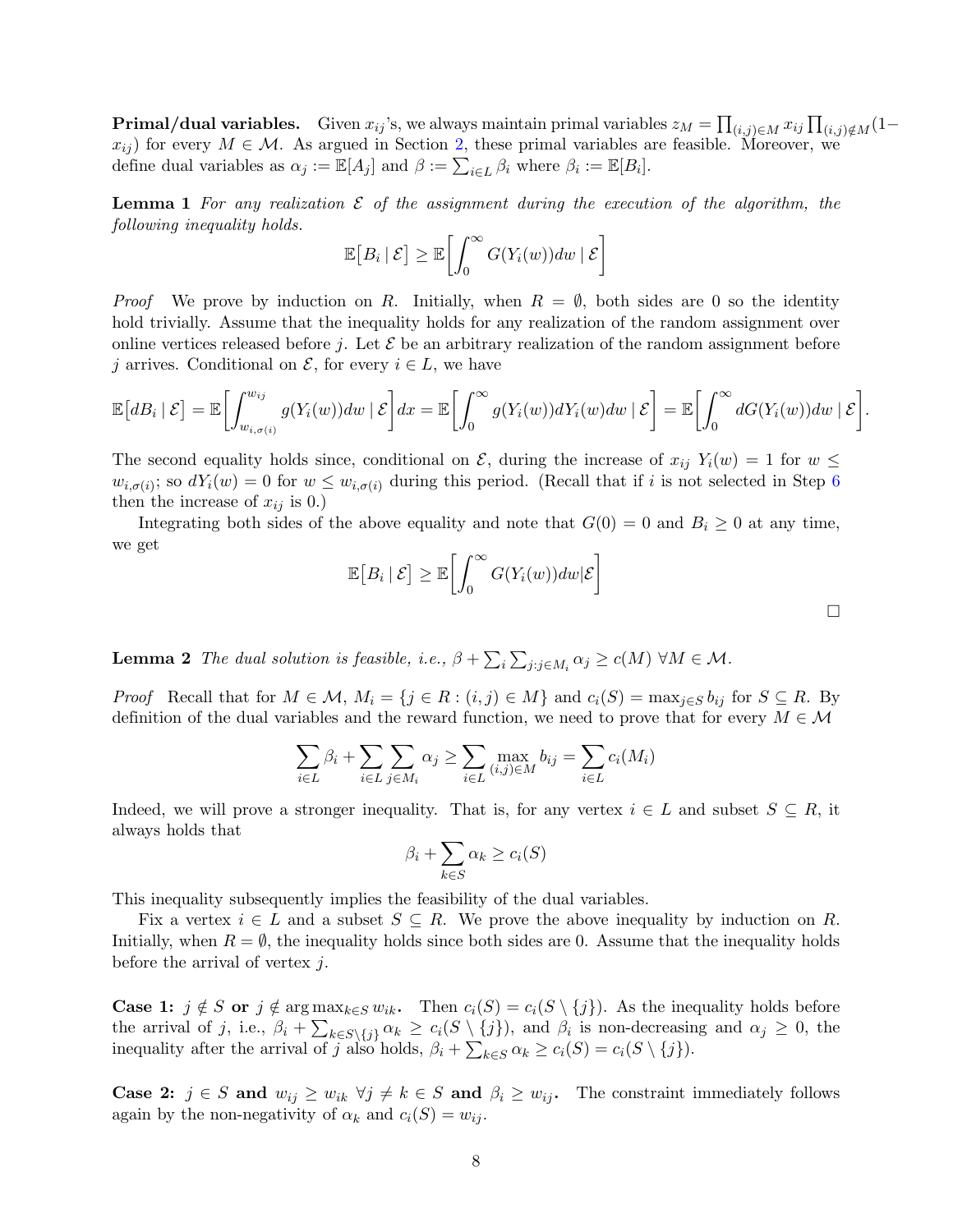**Case 3:**  $j \in S$  and  $w_{ij} \geq w_{ik} \ \forall j \neq k \in S$  and  $w_{ij} > \beta_i$ . We will prove a stronger statement:  $\beta_i + \alpha_j \ge w_{ij}$ . This will imply  $\beta_i + \sum_{k \in S} \alpha_k \ge \beta_i + \alpha_j \ge w_{ij} = c_i(S)$ .

 $\sum_i x_{ij} = 1$ . Throughout the loop (by the condition of the for loop),  $dA_j/dx$  is always at least Let F be the event that  $w_{i,\sigma(i)} < w_{ij}$ . In this event, the while loop must have ended with  $(w_{ij} - B_i)$ . Therefore,

$$
(A_j \mid \mathcal{F}) = \int_0^1 \frac{d(A_j \mid \mathcal{F})}{dx} dt \ge \int_0^1 (w_{ij} - (B_i \mid \mathcal{F})) dt = w_{ij} - (B_i \mid \mathcal{F}).
$$

Hence,  $(A_j + B_i | \mathcal{F}) \geq w_{ij}$ .

In case of negated event to  $F$ , by Lemma [1,](#page-7-0) we have

$$
\mathbb{E}\bigg[B_i | \neg \mathcal{F}\bigg] \geq \mathbb{E}\bigg[\int_0^\infty G(Y_i(w))dw | \neg \mathcal{F}\bigg] \geq \mathbb{E}\bigg[\int_0^{w_{i,\sigma(i)}} G(Y_i(w))dw\bigg]
$$

$$
= \int_0^{w_{i,\sigma(i)}} G(1)dw = w_{i,\sigma(i)} \geq w_{ij}
$$

Combining both cases, we deduce  $\beta_i + \alpha_j = \mathbb{E}[A_j + B_i] \ge w_{ij}$ .

**Theorem [1](#page-6-2)** The randomized Algorithm 1 is  $(1 - 1/e)$ -competitive.

*Proof* We prove that for every online vertex j, the increase of the primal is at least  $(1 - 1/e)$  that of the dual. Fix an arbitrary realization  $\mathcal E$  before the arrival of vertex j. When  $x_{ij}$  increases, by Equation  $(1)$ , the increasing rate of the primal is

$$
\mathbb{E}_{M' \sim \mathbf{x}_{-(i,j)}}[c(M' \cup (i,j)) - c(M') | \mathcal{E}] = w_{ij} - w_{i,\sigma(i)}
$$

where  $w_{i,\sigma(i)}$  is the heaviest weight assigned to i in  $\mathcal{E}$ .

Besides, given a realization  $\mathcal{E}, \int_0^{w_{i,\sigma(i)}} G(Y_i(w))dw = \int_0^{w_{i,\sigma(i)}} G(1)dw = \int_0^{w_{i,\sigma(i)}} 1dw$ . Therefore, conditional on the realization  $\mathcal{E}$ ,

$$
\mathbb{E}\left[\frac{dA_j}{dx} | \mathcal{E}\right] = w_{ij} - \mathbb{E}\left[B_i | \mathcal{E}\right] \leq w_{ij} - \mathbb{E}\left[\int_0^\infty G(Y_i(w))dw|\mathcal{E}\right]
$$
  
\n
$$
= \int_0^{w_{ij}} 1dw - \mathbb{E}\left[\int_0^{w_{i,\sigma(i)}} G(1)dw\right] - \mathbb{E}\left[\int_{w_{i,\sigma(i)}}^\infty G(Y_i(w))dw|\mathcal{E}\right]
$$
  
\n
$$
= \mathbb{E}\left[\int_{w_{i,\sigma(i)}}^{w_{ij}} (1 - G(Y_i(w)))dw - \int_{w_{ij}}^\infty G(Y_i(w))dw | \mathcal{E}\right]
$$
  
\n
$$
\leq \mathbb{E}\left[\int_{w_{i,\sigma(i)}}^{w_{ij}} (1 - G(Y_i(w)))dw | \mathcal{E}\right]
$$

where the first inequality is due to Lemma [1.](#page-7-0)

We deduce that, conditional on the realization  $\mathcal{E}$ ,

$$
\mathbb{E}\left[\frac{dA_j}{dx} + \frac{dB_i}{dx} | \mathcal{E}\right] \leq \mathbb{E}\left[\int_{w_{i,\sigma(i)}}^{w_{ij}} \left(1 - G(Y_i(w)) + g(Y_i(w))\right) dw | \mathcal{E}\right]
$$

$$
= \int_{w_{i,\sigma(i)}}^{w_{ij}} \frac{dw}{1 - 1/e} = \frac{w_{ij} - w_{i,\sigma(i)}}{1 - 1/e}
$$

Note that whenever  $x_{ij}$  increases, only  $\beta_i$  increases whereas  $\beta_{i'}$ 's for  $i' \neq i$  remain unchanged. Hence, the increase of the primal is at least  $(1 - 1/e)$  that of the dual for any realization  $\mathcal{E}$ . As it holds for any realization, it holds in expectation and the theorem follows.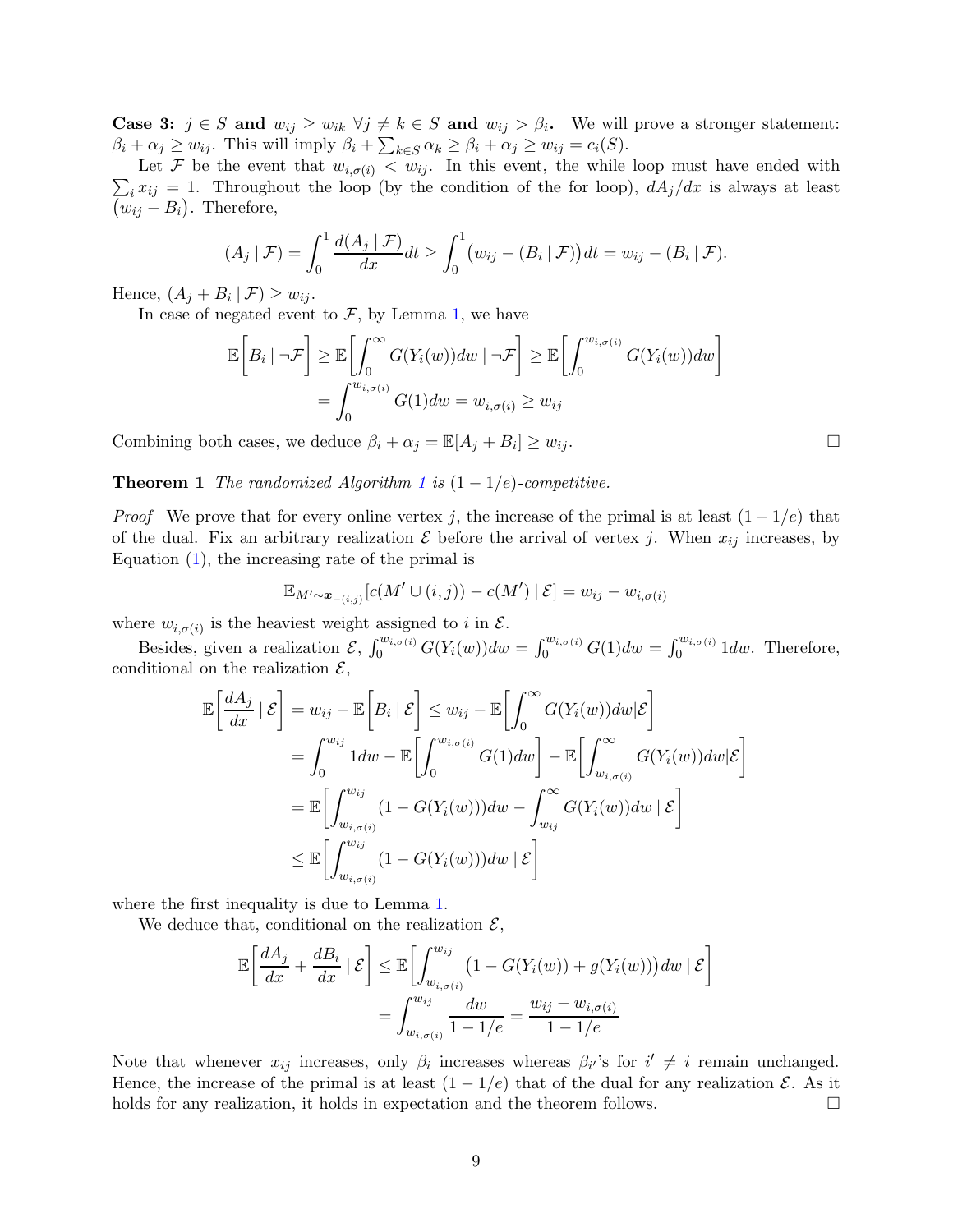Remark 1 Algorithm [1](#page-6-2) has the structure similar to the algorithm for the fractional version of the online matching with free-disposal [\[8](#page-18-4), Algorithm 2]. However, there is a small but crucial difference. In [\[8](#page-18-4), Algorithm 2], the update rate of  $\beta$ -variable is  $\int_{w_{i,j}}^{w_{i,j}} g(y_i(w))dw$  where  $w_{i,j'}$  is the *smallest* edge-weight among the weights already assigned to  $i$  with positive probability. This update is based on the complementary cumulative distribution function viewpoint. Our update in Step [9](#page-6-0) (on the random variable counterparts) is guided by the configuration LP approach. Specifically, we update  $B_i$  at the rate of  $\int_{w_{i,\sigma(i)}}^{w_{ij}} g(Y_i(w))dw$  where  $w_{i,\sigma(i)}$  is the *heaviest* edge-weight among the weights already assigned to i (in the current realization).

Remark 2 As a sanity check, we consider Algorithm [1](#page-6-2) in the online unweighted matching problem, especially applying to the graph corresponding to the upper triangular matrix — it is the worst example for the KVV algorithm of Karp et al. [\[19](#page-18-0)]. In this setting, the graph has vertex sets  $(L = R = \{1, \ldots, n\})$ . One samples a uniformly random permutation  $\pi$  of the set  $[n]$  and define the edge set of the graph to be  $E = \{(\pi(i), j) : i \geq j\}$ . Note that  $\pi$  is unknown to the algorithm. The online vertices in R arrive in the order  $j = 1, 2, \ldots, n$ . The optimal solution is the perfect matching consisting of the edges  $(\pi(j), j)$  for  $1 \leq j \leq n$ . On this input, at the arrival of an online vertex j, Algorithm [1](#page-6-2) increases  $x_{ij}$  uniformly for all unmatched offline neighbors of j. This results in these offline nodes' dual variables increasing uniformly, resulting in the next allocation of the next iteration again being uniform among the unmatched neighbors, and so on. The integral (random) allocation then matches each online node j to each of its free neighbors uniformly random. Implementing Algorithm [1](#page-6-2) and comparing to KVV algorithm on this example, we observe in [\[9\]](#page-18-11) that they both have the theoretically predicted competitive ratio  $(1 - 1/e \approx 0.632)$ .

# 4 Online Weighted Matching with Additive Budgets

In this section, we consider first the online weighted matching problem in the additive-budget model in which for  $M \in \mathcal{M}$ , the reward function  $c(M) = \sum_{i \in L} c_i(M_i)$  where  $c_i(S) = \min\{\sum_{j \in S} w_{ij}, W_i\}$ for  $S \subseteq R$ , for all i. Subsequently, we deduce the performance guarantee for the problem in the stochastic-reward model as a corollary.

**Algorithm.** Recall  $X_{ij}$  is the 0-1 random variable indicating whether j is assigned to i. In the algorithm, we maintain a random variable  $Y_i$  intuitively (but not exactly) representing the fraction of the consumed budget of i. Moreover, as the previous algorithm, we also maintain additional random variables  $A_i$  and  $B_i$  that help the algorithm's decisions and the definitions of dual variables.

Informally, when an online vertex j arrives, given the current assignment  $\mathcal{E}$ , we continuously increase  $x_{ij}$  by dx if i maximizes the term  $\min\{w_{i',j},\max\{0,W_{i'}-\sum_{j':(i',j')\in\mathcal{E}}w_{i',j'}\}\}\cdot\left(1-\frac{(B_{i'}\mid\mathcal{E})}{W_{i'}}\right)$  $\frac{N_i(2\epsilon)}{W_i(2)}$ among all i'. Here, the coefficient of  $\min\{w_{i,j}, \max\{0, W_i - \sum_{j':(i,j')\in\mathcal{E}} w_{i,j'}\}\}\$ , as we will argue later, is the rate of the primal when  $x_{ij}$  varies. (The choice of this coefficient shows the usefulness of the configuration LP approach.) Intuitively, given an assignment  $\mathcal E$  before j is released,  $\min\{w_{i,j},\max\{0,W_i-\sum_{j':(i,j')\in\mathcal{E}}w_{i,j'}\}\}\$ is the increase of the total reward if j is (integrally) assigned to *i*. Subsequently, we increase variables  $A_j$  and  $B_i$  by rules in Step [7.](#page-10-0)

**Primal/dual variables.** As in the previous section, given  $x_{ij}$ 's, we define primal variables  $z_{i,S}$  =  $\prod_{j\in S} x_{ij} \prod_{j \notin S} (1-x_{ij})$  for every  $i \in L$ ,  $S \subseteq R$  and dual variables  $\alpha_j = \mathbb{E}[A_j]$ ,  $\beta_i = \mathbb{E}[B_i]$  and  $\beta = \sum_{i \in L} \beta_i$ .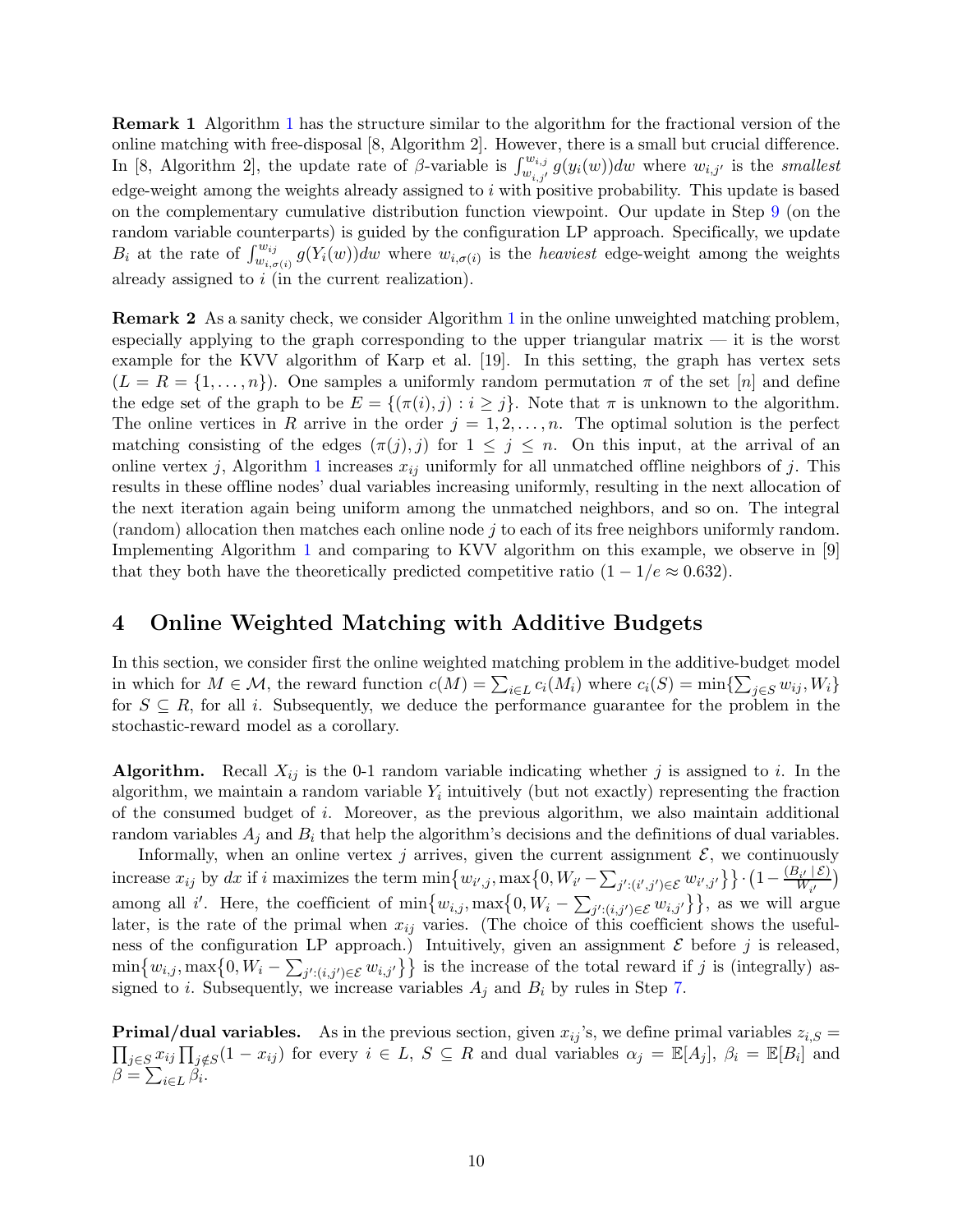### <span id="page-10-1"></span>Algorithm 2 Algorithm for Edge-Weighted Matching with Additive Budgets.

- 1: Initially, all primal/dual variables and the corresponding probabilities of random variables  $X_{ij}, Y_i, A_j, B_i$  are set to 0.
- 2: for each arrival of a new vertex  $j$  do
- 3: Let  $\mathcal E$  be the realization of the random assignment before arrival of j.
- 4: while  $\sum_i x_{ij} < 1$  and  $(Y_i | \mathcal{E}) < 1$  for some  $i \in L$  do
- 5: **for** every  $i \in L$  in  $\arg \max_{i'} \left\{ \min \left\{ w_{i',j}, \max \left\{ 0, W_{i'} \sum_{j':(i',j') \in \mathcal{E}} w_{i',j'} \right\} \right\} \cdot \left( 1 \frac{(B_{i'}|\mathcal{E})}{W_i} \right) \right\}$  $\frac{i' \mid \mathcal{L}}{W_i}$ ) } do
- 6: Increase the probability of assigning j to i by  $dx$ , i.e.,  $x_{ij} \leftarrow x_{ij} + dx$ .
- 7: Update  $Y_i$ ,  $B_i$  and  $A_j$  by the following rules respectively,

<span id="page-10-0"></span>
$$
Y_i = (Y_i | \mathcal{E}) + \min\{w_{ij}, W_i - \sum_{j':(i,j') \in \mathcal{E}} w_{ij'}\} \cdot \frac{1}{W_i} \cdot X_{ij},
$$
  
\n
$$
dB_i = \min\{w_{ij}, \max\{0, W_i - \sum_{j':(i,j') \in \mathcal{E}} w_{ij'}\}\} \cdot g(Y_i) dx,
$$
  
\n
$$
dA_j = \min\{w_{ij}, \max\{0, W_i - \sum_{j':(i,j') \in \mathcal{E}} w_{ij'}\}\} \cdot \left(1 - \frac{B_i}{W_i}\right) dx.
$$

8: end for 9: end while 10: For every i, assign j to i with probability  $x_{ij}$ . 11: end for

**Lemma 3** For any realization  $\mathcal E$  of the random assignment and for every  $i \in L$ , the following invariant always holds

$$
\mathbb{E}[B_i | \mathcal{E}] = \mathbb{E}[W_i \cdot G(Y_i) | \mathcal{E}].
$$

*Proof* Fix an arbitrary vertex  $i \in L$ . Again, we prove by induction on R. For the base case where  $R = \emptyset$ , both side are 0 so the invariant holds trivially. Assume that the invariant holds for any realization of the assignment before the arrival of vertex j. Let  $\mathcal E$  be a realization of the random assignment before the arrival of j. During the consideration of j, it holds that

$$
\mathbb{E}[dB_i | \mathcal{E}] = \mathbb{E}[\min\{w_{ij}, \max\{0, W_i - \sum_{j':(i,j') \in \mathcal{E}} w_{ij'}\}\} \cdot g(Y_i) dx | \mathcal{E}] = \mathbb{E}[W_i g(Y_i) dY_i | \mathcal{E}]
$$

where the last equality is due to the definition of  $Y_i$ . Integrating both sides, the lemma follows.  $\Box$ 

Recall that  $R_{\text{max}} = \max_{i,j} w_{i,j}/W_i$ . The following lemma shows that the dual constraints are feasible up to a factor of  $G(1 - R_{\text{max}})$ .

**Lemma 4** For every vertex  $i \in L$  and subset  $S \subseteq R$ , it holds that

$$
\beta_i + \sum_{j \in S} \alpha_j \ge G(1 - R_{\text{max}}) \cdot c_i(S).
$$

Consequently, it implies that for any  $M \in \mathcal{M}$ ,  $\beta + \sum_{i \in L} \sum_{j \in M_i} \alpha_j \ge G(1 - R_{\text{max}}) \cdot c(M)$ .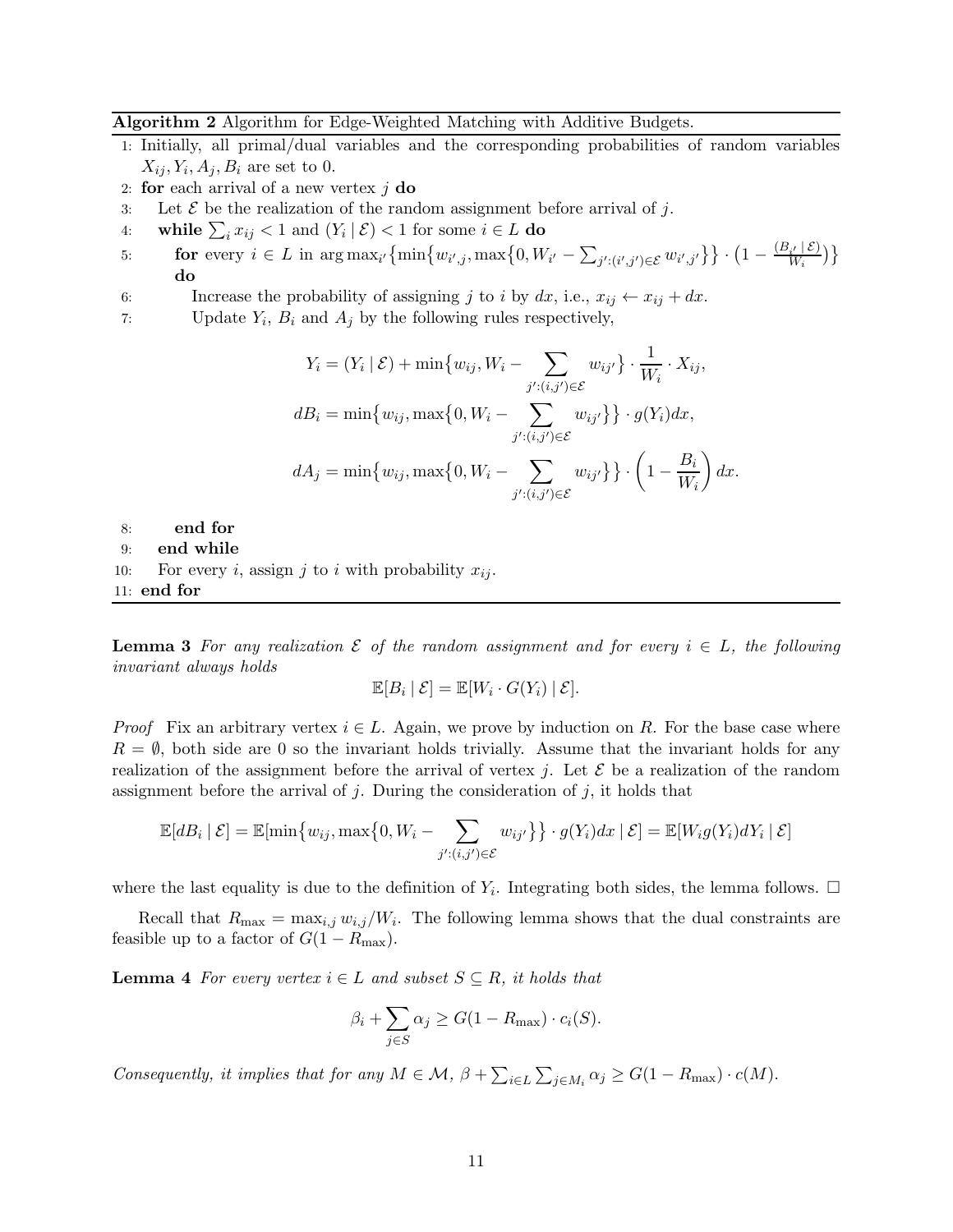*Proof* Fix a vertex  $i \in L$  and a subset  $S \subseteq R$ . We prove that, given an arbitrary realization  $\mathcal{E}$  of the random assignment,

<span id="page-11-0"></span>
$$
\mathbb{E}\left[B_i + \sum_{j \in S} A_j \mid \mathcal{E}\right] \ge G(1 - R_{\text{max}}) \cdot c_i(S) \tag{2}
$$

If  $(Y_i | \mathcal{E}) = 1$  then  $(B_i | \mathcal{E}) = W_i$ , so the lemma inequality holds. In the following, assume that  $(Y_i | \mathcal{E}) < 1$  after the arrival of the last vertex in S. By the while loop condition,  $\sum_i x_{ij} = 1$ for every  $j \in S$ . For every vertex  $j \in S$ , let  $\mathcal{E}_j$  be the assignment before the arrival of j. (Note that  $\mathcal{E}_j \subseteq \mathcal{E}$ .) By the condition of the for loop,  $dA_j/dx$  must be at least  $\min\{w_{ij}, \max\{0, W_i - \}$  $\sum_{j':(i,j')\in \mathcal{E}_j} w_{ij'}\big\}\big\}\cdot\big(1-\frac{(B_i\,|\,\mathcal{E}_j)}{W_i}\big)$  $\frac{i(\mathcal{E}_j)}{W_i}$ . Therefore, given  $\mathcal E$  (in particular  $\mathcal E_j$ ),

$$
A_j = \int_0^1 \frac{dA_j}{dx} dt \ge \int_0^1 \min\{w_{ij}, \max\{0, W_i - \sum_{j':(i,j') \in \mathcal{E}_j} w_{ij'}\}\} \cdot (1 - \frac{(B_i | \mathcal{E}_j)}{W_i}) dt
$$
  
=  $\min\{w_{ij}, \max\{0, W_i - \sum_{j':(i,j') \in \mathcal{E}_j} w_{ij'}\}\} \cdot (1 - \frac{(B_i | \mathcal{E}_j)}{W_i})$   
 $\ge \min\{w_{ij}, \max\{0, W_i - \sum_{j':(i,j') \in \mathcal{E}_j} w_{ij'}\}\} \cdot (1 - \frac{(B_i | \mathcal{E})}{W_i}).$ 

where the last inequality holds since the value of  $B_i$  is non-decreasing as long as online vertices arrive.

Assume that there exists  $k \in S$  such that  $\min\{w_{ik}, \max\{0, W_i - \sum_{j':(i,j')\in \mathcal{E}_k} w_{ij'}\}\} = W_i - \sum_{j':(i,j')\in \mathcal{E}_k} w_{ij'}$ , meaning that  $(Y_i | \mathcal{E}_k) \ge 1 - \frac{w_{ik}}{W_i}$ . In this case,  $\frac{w_{ik}}{W_i}$ . In this case,

$$
\mathbb{E}\left[B_i + \sum_{j \in S} A_j \mid \mathcal{E}\right] \geq \mathbb{E}\left[B_i \mid \mathcal{E}_k\right] \geq \mathbb{E}\left[W_i G(Y_i) \mid \mathcal{E}_k\right]
$$

$$
\geq W_i G\left(1 - \frac{w_{ik}}{W_i}\right) \geq W_i G(1 - R_{\text{max}}).
$$

In the remaining, assume that for every  $j \in S$ ,  $\min\{w_{ij}, \max\{0, W_i - \sum_{j':(i,j') \in \mathcal{E}_j} w_{ij'}\}\} = w_{ij}$ . Given  $\mathcal{E}$ , we have

$$
\mathbb{E}\left[B_{i} + \sum_{j\in S} A_{j} \mid \mathcal{E}\right] \geq \mathbb{E}\left[B_{i} + \sum_{j\in S} w_{ij} \left(1 - \frac{B_{i}}{W_{i}}\right) \mid \mathcal{E}\right]
$$
\n
$$
= \mathbb{E}\left[B_{i} + \left(1 - \frac{B_{i}}{W_{i}}\right) \sum_{j\in S} w_{ij} \mid \mathcal{E}\right]
$$
\n
$$
\geq \mathbb{E}\left[B_{i} + \left(1 - \frac{B_{i}}{W_{i}}\right) \cdot \min\left\{W_{i}, \sum_{j\in S} w_{ij}\right\} \mid \mathcal{E}\right]
$$
\n
$$
= \min\left\{W_{i}, \sum_{j\in S} w_{ij}\right\} + \left(1 - \frac{\min\{W_{i}, \sum_{j\in S} w_{ij}\}}{W_{i}}\right) \mathbb{E}\left[B_{i} \mid \mathcal{E}\right]
$$
\n
$$
\geq \min\left\{W_{i}, \sum_{j\in S} w_{ij}\right\} = c_{i}(S).
$$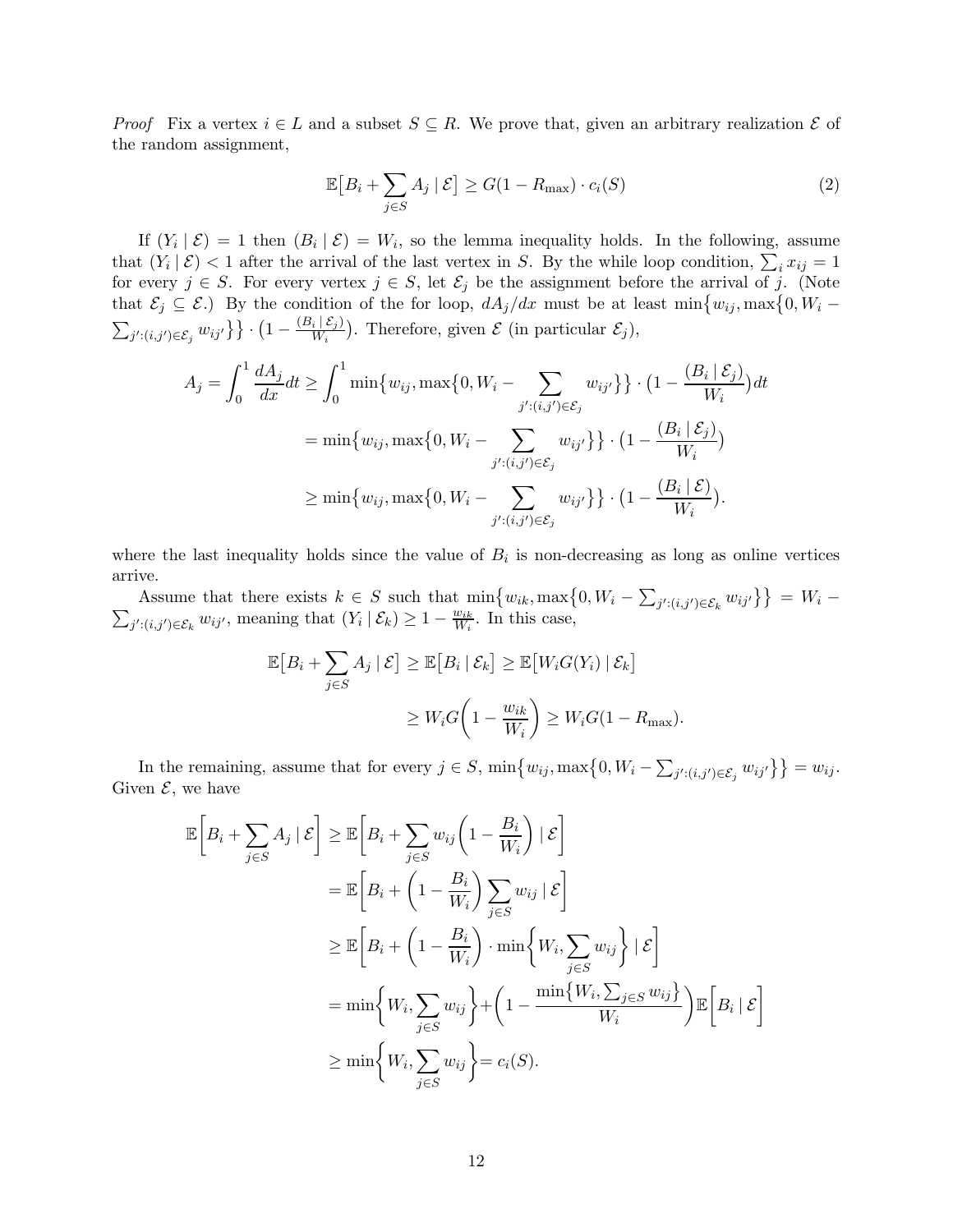where the second inequality is due to  $1 - \frac{W_i}{R_i}$  $\frac{W_i}{B_i} \geq 0$ . As Inequality [\(2\)](#page-11-0) holds for any realization  $\mathcal{E}$ , we deduce that

$$
\beta_i + \sum_{j \in S} \alpha_j \ge G(1 - R_{\text{max}}) \cdot c_i(S).
$$

<span id="page-12-1"></span>Consequently, for any  $M \in \mathcal{M}$ , applying the above inequality for  $S = M_i$  and summing over all  $i \in L$ , we have  $\beta + \sum_{i \in L} \sum_{j \in M_i} \alpha_j \ge G(1 - R_{\text{max}}) \cdot c(M)$ .

**Theorem [2](#page-10-1)** The randomized Algorithm 2 has the competitive ratio of  $G(1 - R_{\text{max}}) \cdot (1 - 1/e) =$  $e^{-R_{\text{max}}} - e^{-1}.$ 

*Proof* We prove that for every online vertex, the increase of the primal is at least  $(1 - 1/e)$  that of the dual. Fix an arbitrary realization  $\mathcal E$  before the arrival of vertex j. When dx amount of j is allocated to  $i$ , by Equation  $(1)$ , the increasing rate of the primal is

$$
\mathbb{E}_{M'\sim\boldsymbol{x}_{-(i,j)}}[c(M'\cup(i,j))-c(M')\mid \mathcal{E}]=\min\{w_{ij},\max\{0,W_i-\sum_{j':(i,j')\in\mathcal{E}}w_{ij'}\}\}.
$$

Conditional on the realization  $\mathcal{E}$ , the expected increasing rate of the dual is

$$
\mathbb{E}\left[\frac{dA_j}{dx} + \frac{dB_i}{dx} | \mathcal{E}\right] = \min\{w_{ij}, \max\{0, W_i - \sum_{j':(i,j')\in\mathcal{E}} w_{ij'}\}\} \cdot \mathbb{E}\left[1 - \frac{B_i}{W_i} + g(Y_i) | \mathcal{E}\right]
$$

$$
= \min\{w_{ij}, \max\{0, W_i - \sum_{j':(i,j')\in\mathcal{E}} w_{ij'}\}\} \cdot \mathbb{E}\left[1 - G(Y_i) + g(Y_i) | \mathcal{E}\right]
$$

$$
= \min\{w_{ij}, \max\{0, W_i - \sum_{j':(i,j')\in\mathcal{E}} w_{ij'}\}\} \cdot \frac{1}{1 - 1/e}.
$$

So, given a realization  $\mathcal{E}$ , the ratio between the increasing rates of the primal and the dual is  $1-1/e$ . This holds for any realization. Therefore, by Lemma [6](#page-14-0) and the weak duality, the competitive ratio of Algorithm [2](#page-10-1) is  $G(1 - R_{\text{max}}) \cdot (1 - 1/e) = e^{-R_{\text{max}}} - e^{-1}$ .

**Corollary 1** Algorithm [2](#page-10-1) is  $(1-1/e)$ -competitive for the online stochastic-reward matching problem with vanishing probability.

*Proof* In the online matching problem with stochastic rewards, the reward function  $c(M)$  can be expressed as  $\sum_{i\in L} c_i(M_i)$  where  $c_i(S) = w_i \cdot \min\{1, \sum_{j\in S} p_{ij}\} = \min\{w_i, \sum_{j\in S} p_{ij}w_i\}$  for  $S \subseteq R$ . Applying Theorem [2](#page-12-1) and using the vanishing probability property  $(R_{\text{max}} = \max p_{ij} \rightarrow 0)$ , we deduce the competitive ratio of  $(1 - 1/e)$ .

# <span id="page-12-0"></span>5 Online Weighted Matching with Sub-Additive Rewards

In this section, we consider the online weighted matching problem in a general model in which the reward function is sub-additive, i.e.,  $c(M_1 \cup M_2) \leq c(M_1) + c(M_2)$ . Without loss of generality, assume that  $c(M) \leq 1$  for all M (this can be done by scaling).

Given a sub-additive function  $f: 2^E \to [0, 1]$ , define the *total curvature*  $\kappa_f$  of f as

<span id="page-12-2"></span>
$$
\kappa_f = 1 - \min_{\emptyset \neq M \subseteq E} \min_{e \in M} \frac{f(M) - f(M \setminus \{e\})}{f(\{e\})}.
$$
\n(3)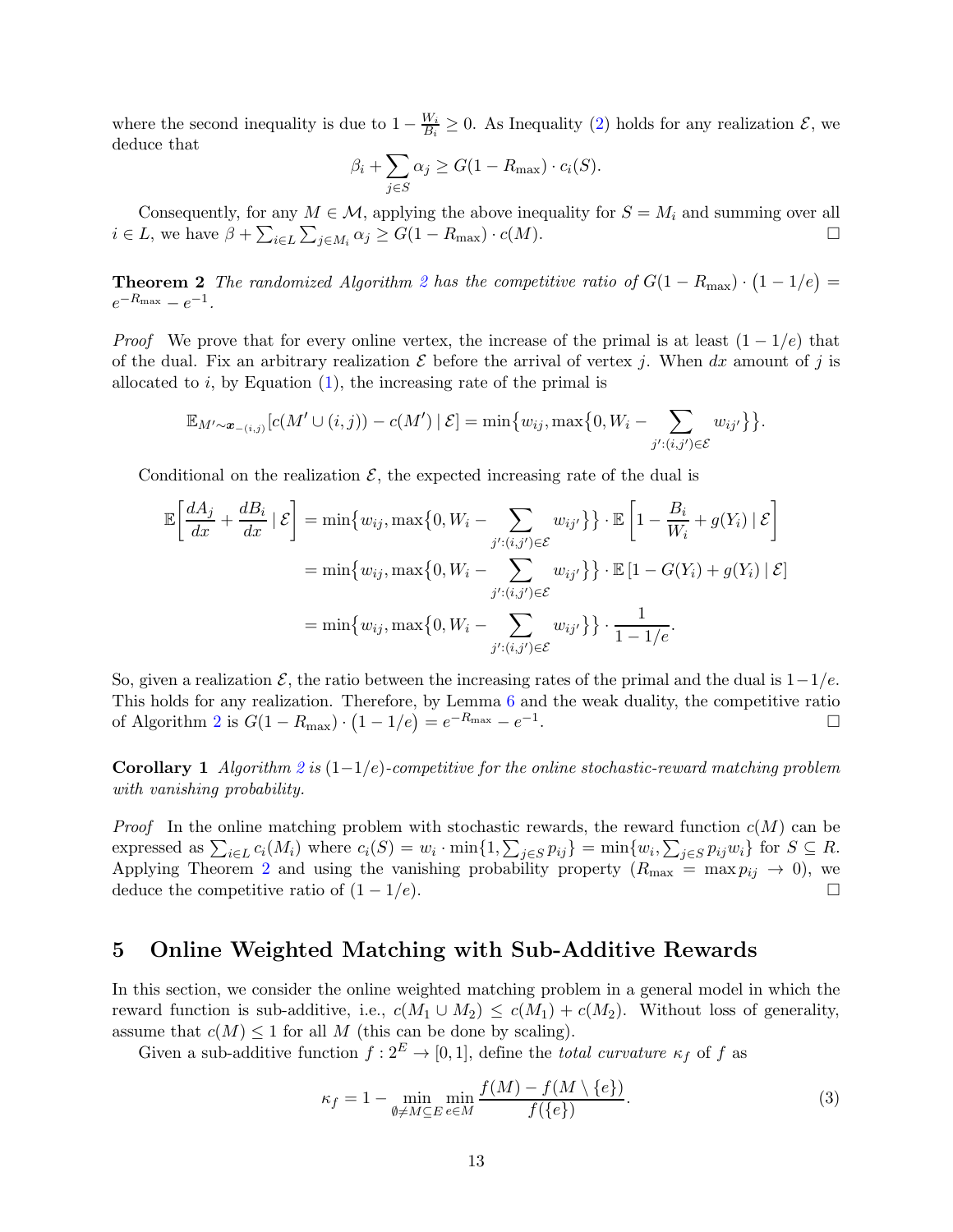This definition generalizes the notion of curvature for submodular functions introduced by Conforti and Cornuéjols [\[5](#page-17-5)]. A function  $f: 2^E \to \mathbb{R}_{\geq 0}$  is submodular if  $f(M_1 \cup \{e\}) - f(M_1) \geq f(M_2 \cup$  ${e}) - f(M_2)$  for all  $M_1 \subseteq M_2 \subseteq E$ . In the context of submodular functions, the curvature [\[5\]](#page-17-5) is defined as  $1 - \min_{e \in E} \frac{f(E) - f(E \setminus \{e\})}{f(\{e\})}$  $\frac{-f(E \setminus \{e\})}{f(\{e\})}$ . The latter is exactly the same as [\(3\)](#page-12-2) since for submodular functions,  $\min_{M \subseteq E} \{ f(M) - f(M \setminus \{e\}) \} = f(E) - f(E \setminus \{e\})$ . Intuitively, the total curvature mesures how far away f is from being modular. The concept of curvature is widely used in the context of submodular optimization; for exemple in determining both upper and lower bounds on the approximation ratios for many submodular and learning problems [\[5](#page-17-5), [12,](#page-18-12) [2](#page-17-6), [26](#page-19-2), [17](#page-18-13), [24\]](#page-19-3).

Denote  $\kappa = \kappa_c$ . We will bound the competitive ratio in this section as a function of  $\kappa$ . Note that if the reward function can be decomposed as  $c(M) = \sum_{i \in L} c_i(M_i)$  for every  $M \in \mathcal{M}$  where  $c_i: 2^R \to \mathbb{R}^+$  then  $\kappa = \kappa_c = \max_i \kappa_{c_i}$ .

**Algorithm.** Recall that  $C : [0,1]^{|E|} \to [0,1]$  be the multilinear extension of  $c : 2^E \to [0,1]$ . The algorithm for the online matching with sub-additive reward is a generalization of the previous algorithms. The main difference is that in this algorithm, we deal directly with fractional variables instead of random variables and realizations of random assignments. The reason is that in the previous sections, our goal is to achieve the tight competitive ratio of  $(1 - 1/e)$  whereas in this general setting, we aim for a weaker guarantee, given the hardness result<sup>[2](#page-13-0)</sup> of  $[18]$ .

### <span id="page-13-1"></span>Algorithm 3 Algorithm for Edge-Weighted Matching with Sub-Additive Rewards.

- 1: All primal and dual variables are initially set to 0.
- 2: for each arrival of a new vertex  $j$  do
- 3: while  $\sum_{i \in L} x_{ij} < 1$  and  $\beta < 1$  do
- 4: **for** every  $i \in L$  in  $\arg \max_{i'} \left\{ \frac{\partial C(\boldsymbol{x})}{\partial x_{i',j}} \right\}$  **do**
- 5: Increase  $x_{ij}$  by  $dx$ .
- 6: Increase  $\beta$  and  $\alpha_j$  by the following rules respectively,

$$
d\beta = \frac{\partial C(\boldsymbol{x})}{\partial x_{ij}} g(C(\boldsymbol{x})) dx
$$
 and  $d\alpha_j = \frac{\partial C(\boldsymbol{x})}{\partial x_{ij}} (1 - \beta) dx$ .

- 7: end for
- 8: end while
- 9: For every i, assign j to i with probability  $x_{ij}$ .
- 10: end for

Note that in the algorithm,  $\frac{\partial C(x)}{\partial x_{ij}} = \mathbb{E}_{M' \sim x_{-(i,j)}}[c(M' \cup (i,j)) - c(M')]$  can be computed (up to any precision) based on already arrival vertices (since  $x_{(i',j')} = 0$  for every j' unreleased so far).

**Primal/dual variables.** Again, we define primal variables  $z_M = \prod_{(i,j)\in M} x_{ij} \prod_{(i,j)\notin M} (1-x_{ij})$ and dual variables  $\alpha_j$ ,  $\beta$  are constructed in the algorithm.

Lemma 5 During the execution of the algorithm, the following invariant holds

$$
\beta = G(C(\boldsymbol{x}))
$$

<span id="page-13-0"></span><sup>&</sup>lt;sup>2</sup>No randomized algorithm is  $1/2$ -competitive unless  $NP = RP$ , even for submodular rewards (a sub-class of subadditive rewards).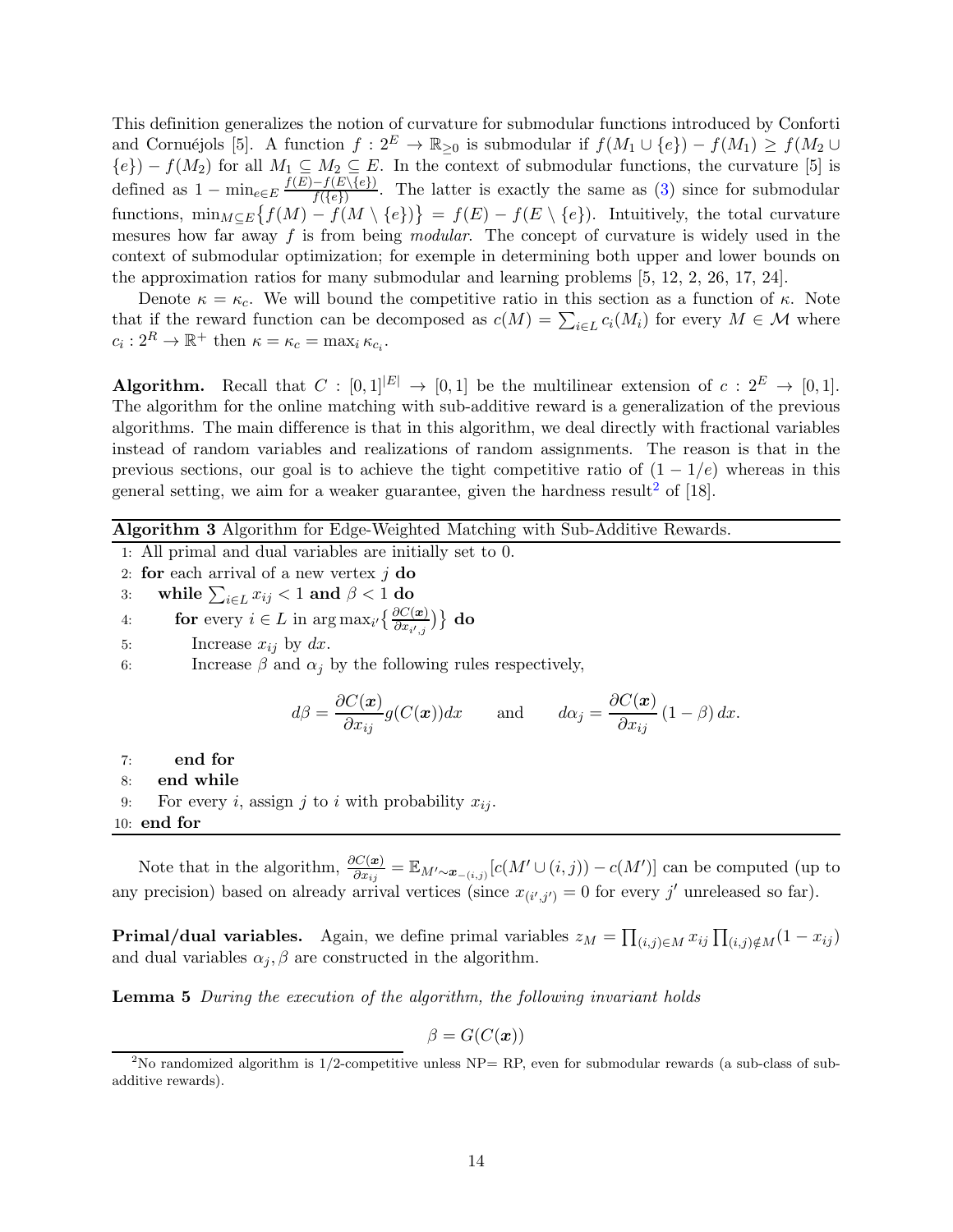*Proof* Fix a vertex  $i \in L$ . By the algorithm, whenever a variable  $x_{ij}$  for some  $j \in R$  is increased by an amound  $dx$ ,  $\frac{d\beta}{dx} = \frac{\partial C(x)}{\partial x_{ij}}$  $\frac{\partial C(\mathbf{x})}{\partial x_{ij}}g(C(\mathbf{x})) = \frac{\partial G(C(\mathbf{x}))}{\partial x_{ij}}.$  Together with the property  $G(0) = G(C(\mathbf{0})) = 0,$ the invariant follows.  $\Box$ 

<span id="page-14-0"></span>**Lemma 6** For every  $M \in \mathcal{M}$ , it holds that

$$
\beta + \sum_{i \in L} \sum_{j \in M_i} \alpha_j \ge (1 - \kappa)c(M)
$$

In other words, the dual variables are feasible up to a factor  $(1 - \kappa)$ .

Proof Fix  $M \in \mathcal{M}$ . If  $\beta \geq 1$  then the lemma inequality holds (recall that  $c(M) \leq 1$ ). In the following, assume that  $\beta < 1$ . By the conditions of the loops, for every vertex  $j \in M_i$ ,  $\frac{d\alpha_j}{dx}$  must be at least  $\frac{\partial C(x)}{\partial x_{ij}}(1-\beta)$  since  $\beta$  is non-decreasing. Besides, by the definition of multilinear extension, C is linear function w.r.t  $x_{ij}$ . In other words,  $\frac{\partial C(x)}{\partial x_{ij}}$  is constant when  $x_{ij}$  varies. Therefore,

$$
\alpha_j = \int_0^1 \frac{d\alpha_j}{dx} dt \ge \int_0^1 \frac{\partial C(\boldsymbol{x})}{\partial x_{ij}} (1 - \beta) dt = \frac{\partial C(\boldsymbol{x})}{\partial x_{ij}} (1 - \beta).
$$

We have

$$
\beta + \sum_{i \in L} \sum_{j \in M_i} \alpha_j \ge \beta + \sum_{i \in L} \sum_{j \in M_i} \frac{\partial C(\boldsymbol{x})}{\partial x_{ij}} (1 - \beta)
$$
  
\n
$$
\ge \beta + (1 - \beta) \cdot \min \left\{ 1, \sum_{(i,j) \in M} \frac{\partial C(\boldsymbol{x})}{\partial x_{ij}} \right\}
$$
  
\n
$$
= \min \left\{ 1, \sum_{(i,j) \in M} \frac{\partial C(\boldsymbol{x})}{\partial x_{ij}} \right\} + \left( 1 - \min \left\{ 1, \sum_{(i,j) \in M} \frac{\partial C(\boldsymbol{x})}{\partial x_{ij}} \right\} \right) \beta
$$
  
\n
$$
\ge \min \left\{ 1, \sum_{(i,j) \in M} \frac{\partial C(\boldsymbol{x})}{\partial x_{ij}} \right\}
$$
  
\n
$$
= \min \left\{ 1, \sum_{(i,j) \in M} \mathbb{E}_{M' \sim \boldsymbol{x}_{-(i,j)}} [c(M' \cup (i,j)) - c(M')] \right\}
$$
  
\n
$$
\ge \min \left\{ 1, \sum_{(i,j) \in M} \mathbb{E}_{M' \sim \boldsymbol{x}_{-(i,j)}} [(1 - \kappa) c(i,j)] \right\}
$$
  
\n
$$
= \min \left\{ 1, (1 - \kappa) \sum_{(i,j) \in M} c(i,j) \right\}
$$
  
\n
$$
\ge (1 - \kappa) c(M).
$$

The second inequality holds since  $1-\beta \geq 0$ . The second equality is due to property [\(1\)](#page-5-1) of multilinear extensions. The third inequality follows the definition of curvature. The last inequality is due to the sub-additivity of c and  $c(M) \leq 1$ . The lemma inequality follows.

**Theorem [3](#page-13-1)** Algorithm 3 is  $(1 - \kappa)(1 - 1/e)$ -competitive.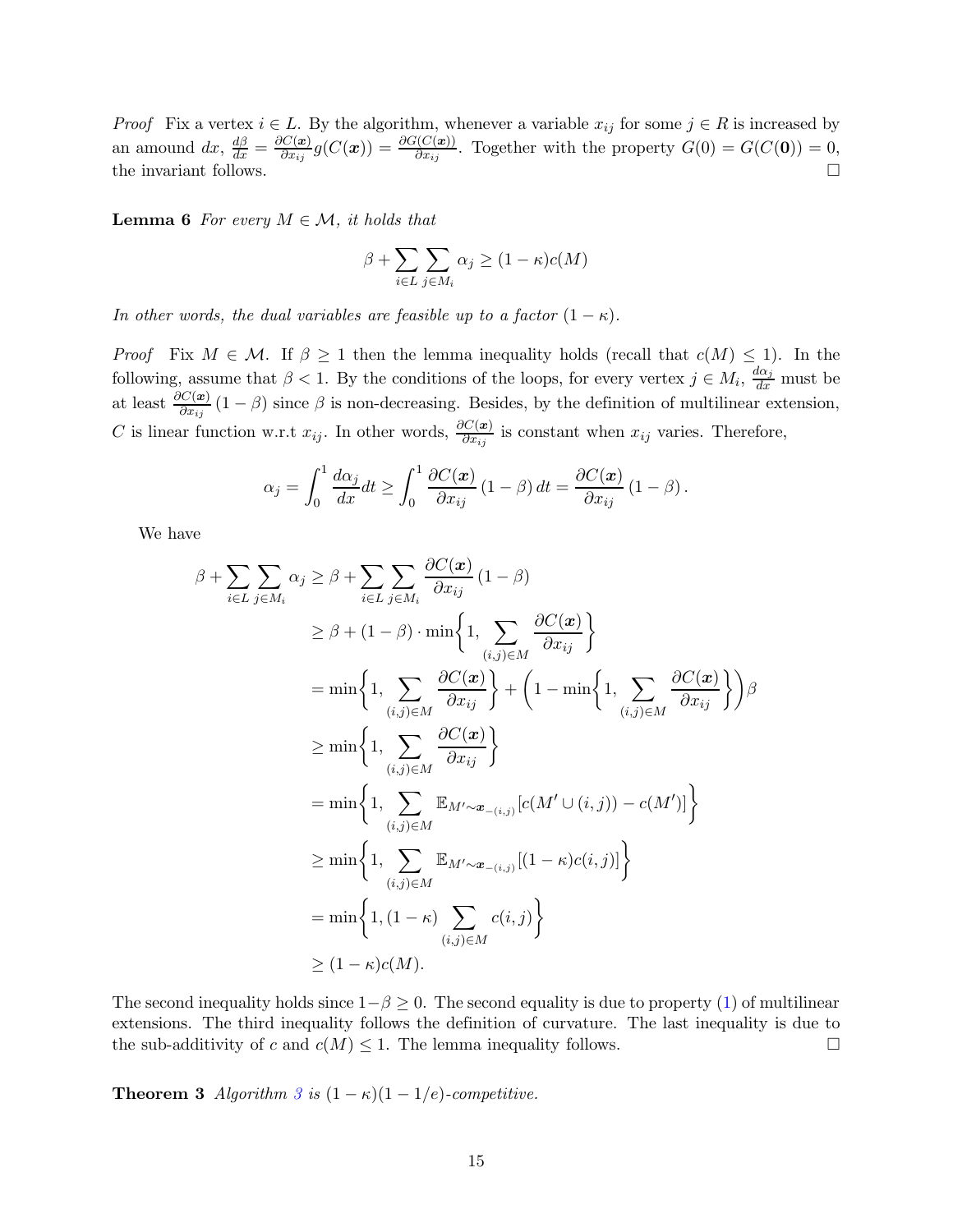*Proof* We bound the increasing rates of the primal and the dual. Assume that  $dx$  amount of j is allocated to *i*. The increase in the primal is  $\frac{\partial C(x)}{\partial x_{ij}} dx$ . The increase of the dual is

$$
d\alpha_j + d\beta_i = \frac{\partial C(\boldsymbol{x})}{\partial x_{ij}} (1 - \beta) dx + \frac{\partial C(\boldsymbol{x})}{\partial x_{ij}} g(C(\boldsymbol{x})) dx
$$
  
=  $\left(1 - G(C(\boldsymbol{x})) + g(C(\boldsymbol{x}))\right) \frac{\partial C(\boldsymbol{x})}{\partial x_{ij}} dx = \frac{1}{1 - 1/e} \cdot \frac{\partial C(\boldsymbol{x})}{\partial x_{ij}} dx.$ 

By Lemma [6](#page-14-0) and the weak duality, the competitive ratio follows.  $\Box$ 

### <span id="page-15-3"></span>6 Online Fractional Weighted Matching with Concave Rewards

The main goal of this section is to build the connection with the primal-dual scheme in [\[6\]](#page-17-1) by showing that the latter can be described and analyzed similarly as algorithms in previous sections. Consider the online weighted matching problem in the general model in which the multilinear extension  $C : [0,1]^{|E|} \to [0,1]$  (of the reward function c) is concave.

Given a function  $\boldsymbol{v} : [0,1]^{|E|} \to [0,1]^{|E|}$ , for  $\boldsymbol{x} \in [0,1]^{|E|}$ , we can write  $\boldsymbol{v}(\boldsymbol{x}) = (v_{i,j}(\boldsymbol{x}))_{(i,j) \in E}$ . Define  $r > 0$  as the largest constant such that the following system of differential equations has a solution  $v : [0, 1]^{|E|} \to [0, 1]^{|E|}$ 

$$
\frac{1}{r} \cdot \frac{\partial C(\boldsymbol{x})}{\partial x_{ij}} = \frac{\partial C(\boldsymbol{v}(\boldsymbol{x}))}{\partial v_{ij}(\boldsymbol{x})} - \left\langle \boldsymbol{v}(\boldsymbol{x}), \frac{\partial}{\partial x_{ij}} \nabla_{\boldsymbol{v}} C(\boldsymbol{v}(\boldsymbol{x})) \right\rangle \qquad \forall i \in L, j \in R,
$$
\n(4)

$$
\frac{\partial v(x)}{\partial x_{ij}} \ge 0 \qquad \forall i \in L, j \in R,
$$
\n(5)

$$
\frac{\partial^2 C(\mathbf{v}(\mathbf{x}))}{\partial x_{ij}\partial v_{ij}(\mathbf{x})} \le 0 \qquad \forall i \in L, j \in R,
$$
\n(6)

with boundary conditions  $v(0) = 0$ . Note that the last inequality guarantees that  $\frac{\partial C(v(x))}{\partial v_{ij}(x)}$  is non-increasing when  $x_{ij}$  increases.

Let v be a solution of the system with r. Denote  $\nabla_{\bm{v}} C(\bm{v}(\bm{x})) = \left(\frac{\partial C(\bm{v}(\bm{x}))}{\partial v_{ij}(\bm{x})}\right)_{(i,j)\in E}$ . Consider the following algorithm, building from the salient ideas of the previous ones.

**Lemma 7** For every  $M \in \mathcal{M}$ , it holds that

<span id="page-15-2"></span><span id="page-15-1"></span><span id="page-15-0"></span>
$$
\beta + \sum_{i \in L} \sum_{j \in M_i} \alpha_j \ge c(M)
$$

*Proof* Fix  $M \in \mathcal{M}$ . For any vertex  $i \in L$  and  $j \in M_i$ , at every time during the execution of the algorithm, the increasing rate of  $\alpha_j$  is at least the current value of  $\frac{\partial C(v(x))}{\partial v_{ij}(x)}$ . Moreover, the latter is non-increasing (by  $(6)$ ). Therefore,

$$
\alpha_j = \int_0^1 \frac{\partial C(\boldsymbol{v}(\boldsymbol{x}))}{\partial v_{ij}(\boldsymbol{x})} dt \geq \frac{\partial C(\boldsymbol{v}(\boldsymbol{x}))}{\partial v_{ij}(\boldsymbol{x})}.
$$

We have

$$
\beta + \sum_{i \in L} \sum_{j \in M_i} \alpha_j \ge C(\boldsymbol{v}(\boldsymbol{x})) - \langle \boldsymbol{v}(\boldsymbol{x}), \nabla_{\boldsymbol{v}} C(\boldsymbol{v}(\boldsymbol{x})) \rangle + \sum_{(i,j) \in M} \frac{\partial C(\boldsymbol{v}(\boldsymbol{x}))}{\partial v_{ij}(\boldsymbol{x})}
$$
  
\n
$$
= C(\boldsymbol{v}(\boldsymbol{x})) + \langle \nabla_{\boldsymbol{v}} C(\boldsymbol{v}(\boldsymbol{x})), 1_M - \boldsymbol{v}(\boldsymbol{x}) \rangle
$$
  
\n
$$
\ge C(\boldsymbol{v}(\boldsymbol{x})) + C(1_M) - C(\boldsymbol{v}(\boldsymbol{x}))
$$
  
\n
$$
= C(1_M) = c(M)
$$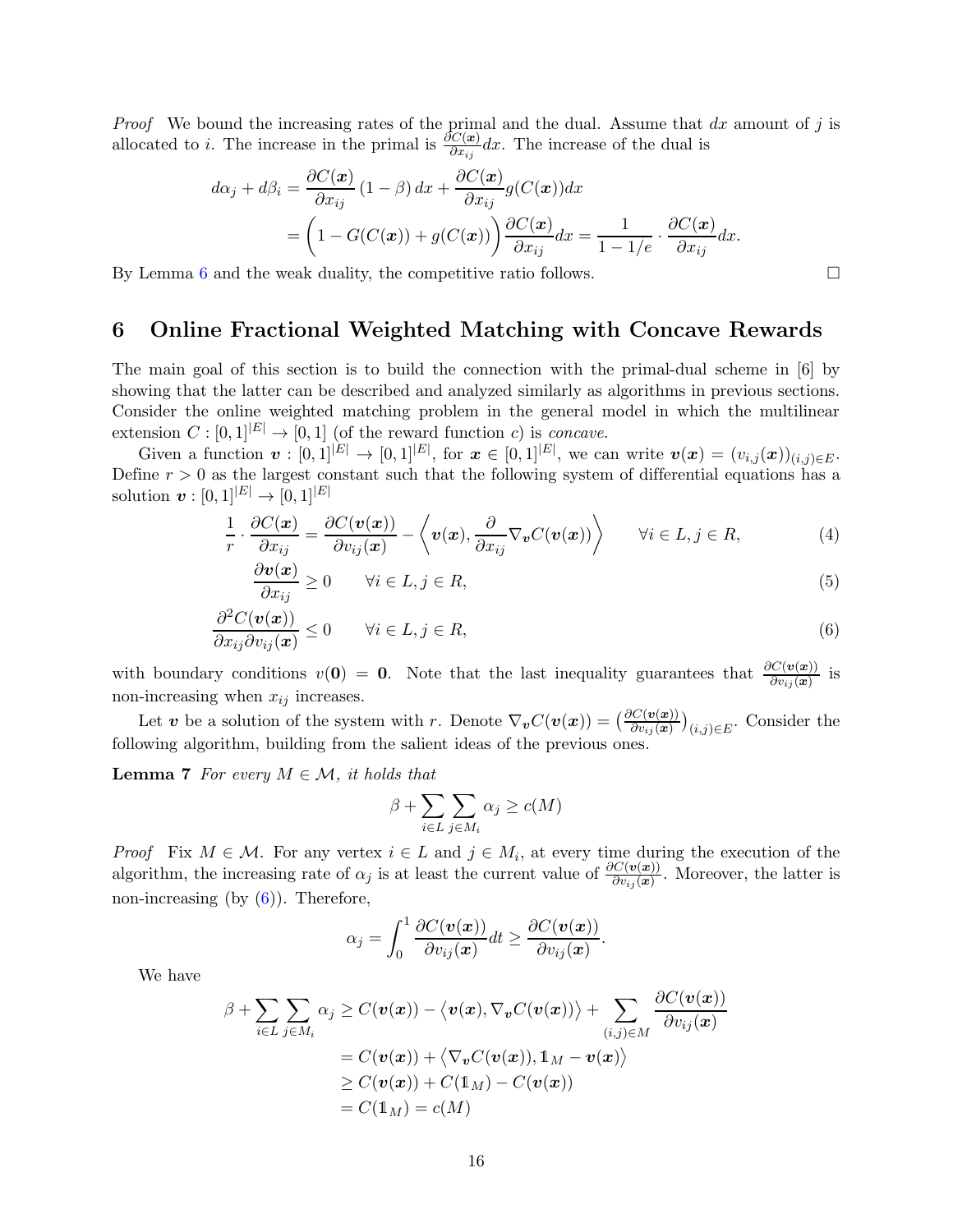<span id="page-16-0"></span>Algorithm 4 Algorithm for Edge-Weighted Matching with Concave Rewards.

- 1: All primal and dual variables are initially set to 0.
- 2: for each arrival of a new vertex  $j$  do
- 3: while  $\sum_{i \in L} x_{ij} < 1$  do
- 4: **for** every  $i \in L$  in  $\arg \max_{i'} \left\{ \frac{\partial C(\bm{v}(\bm{x}))}{\partial v_{i',j}(\bm{x})} \right\}$  do
- 5: Allocate a  $dx = dx_{ij}$  amount of j to i.
- 6: Increase  $\alpha_j$  by the following rule:

$$
\frac{d\alpha_j}{dx_{ij}} = \frac{\partial C(\boldsymbol{v}(\boldsymbol{x}))}{\partial v_{ij}(\boldsymbol{x})}.
$$

7: end for

- 8: Always maintain  $\beta = C(\boldsymbol{v}(\boldsymbol{x})) \langle \boldsymbol{v}(\boldsymbol{x}), \nabla_{\boldsymbol{v}} C(\boldsymbol{v}(\boldsymbol{x})) \rangle$ .
- 9: end while

10: end for

where  $\mathbb{1}_M$  is the indicator vector of M, i.e.,  $(\mathbb{1}_M)_e = 1$  if  $e \in M$  and  $(\mathbb{1}_M)_e = 0$  otherwise. The last inequality is due to the concavity of C.

**Theorem [4](#page-16-0)** Algorithm 4 is r-competitive for the fractional online matching problem under the assumption that C is concave.

Proof Initially, when no online vertex is released, the objective values of the primal and the dual are 0. At any time in the execution of the algorithm when an online vertex  $j$  is released, the increasing rate of the dual is

$$
\frac{d\alpha_j}{dx_{ij}} + \frac{d\beta}{dx_{ij}} = \frac{\partial C(\mathbf{v}(\mathbf{x}))}{\partial v_{ij}(\mathbf{x})} - \frac{\partial}{\partial x_{ij}} \bigg( C(\mathbf{v}(\mathbf{x})) - \big\langle \mathbf{v}(\mathbf{x}), \nabla_{\mathbf{v}} C(\mathbf{v}(\mathbf{x})) \big\rangle \bigg) \n= \frac{\partial C(\mathbf{v}(\mathbf{x}))}{\partial v_{ij}(\mathbf{x})} - \bigg\langle \mathbf{v}(\mathbf{x}), \frac{\partial}{\partial x_{ij}} \nabla_{\mathbf{v}} C(\mathbf{v}(\mathbf{x})) \bigg\rangle.
$$

Besides, the increasing rate of the primal is  $\frac{\partial C(x)}{\partial x_{ij}}$ . The competitive ratio follows the definition of  $r.$ 

Connection to the scheme of Devanur and Jain  $[6]$ . Consider the setting in  $[6]$  in which each edge between  $i \in L$  and  $j \in R$  has weight  $w_{ij} \geq 0$  and the reward function of each offline vertex  $i \in L$  can be expressed as  $P(\sum_j w_{ij} x_{ij})$  where  $P : \mathbb{R}^+ \to \mathbb{R}^+$  is a 1-dim concave function and  $x_{ij}$  is the fraction of online vertex j assigned to i. The total reward is  $\sum_{i\in L} P(\sum_j w_{ij} x_{ij})$ . In this setting, using  $\sum_{i\in L} P$  instead of C in  $(4, 5, 6)$  $(4, 5, 6)$  $(4, 5, 6)$  $(4, 5, 6)$  and Algorithm [4,](#page-16-0) after a simplification (due to the separability of the reward on each offline vertex in the total reward), the system of differential equations characterizing the competitive ratio reads

$$
\frac{1}{r} \cdot P'(u) = P'(v(u)) - [v(u)P''(v(u))] \frac{dv(u)}{du}
$$

$$
\frac{dv(u)}{du} \ge 0
$$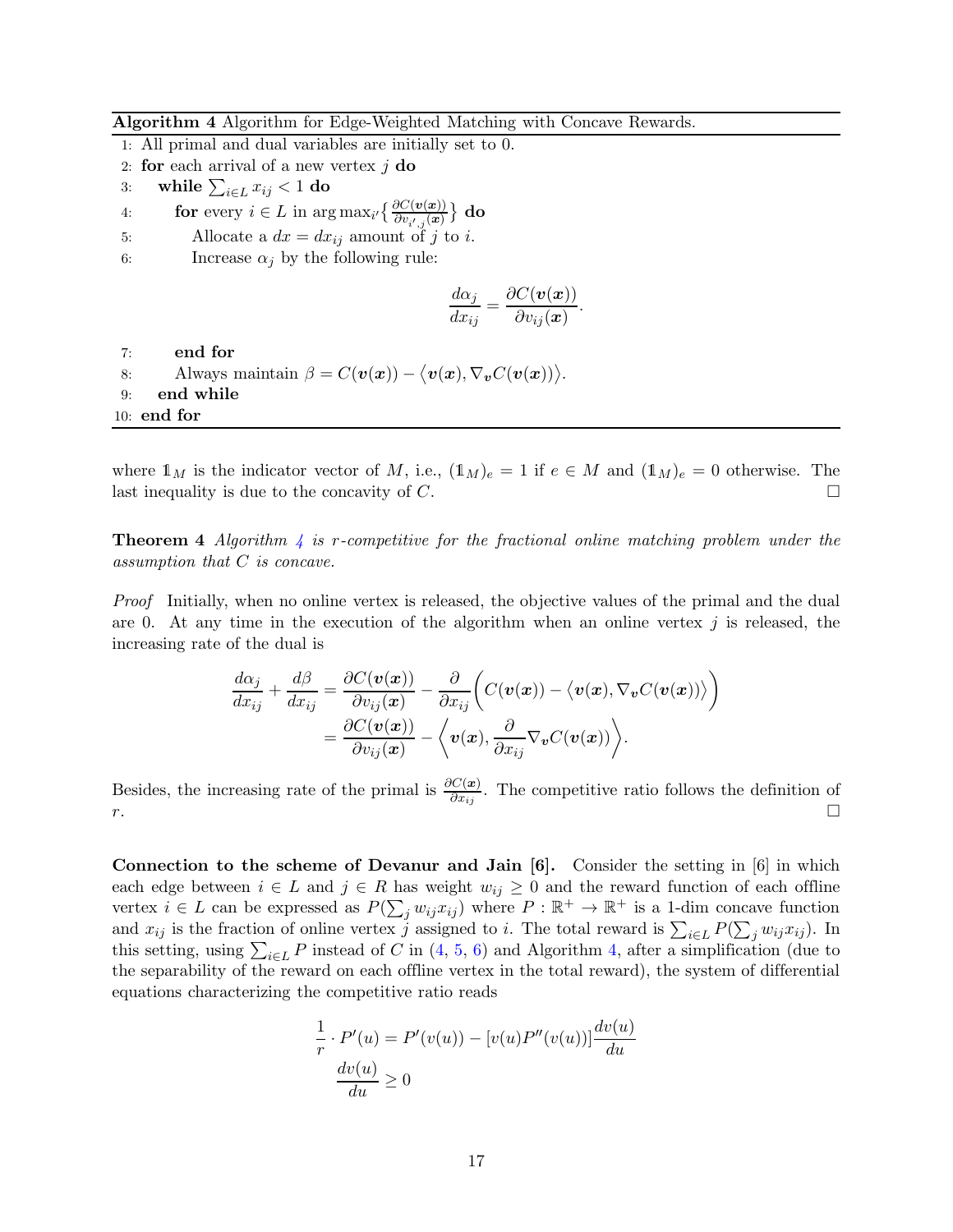with boundary condition  $v(0) = 0$ . The system becomes simpler as P is one-variable function. Note that in this system, we name  $(1\text{-dim})$  variable u (instead of x) and the condition  $(6)$ , written as

$$
d\left(\frac{\partial P(v(u))}{\partial v(u)}\right)/du = P''(v(u))\frac{dv(u)}{du} \le 0,
$$

always holds (by the concavity of P and the condition  $\frac{dv(u)}{du} \ge 0$ ). This system is exactly the one given in [\[6\]](#page-17-1). For completeness, we give it below.

$$
\frac{1}{r} \cdot P'(u) = P'(v(u)) + Y'(v(u)) \frac{dv(u)}{du}
$$

$$
\frac{dv(u)}{du} \ge 0
$$

with boundary condition  $Y(0) = 0$  where the function  $Y(v) = P(v) - vP'(v)$ .

# 7 Conclusion

In this paper, we have presented a primal-dual framework with configuration LPs for the online bipartite matching problem that unifies previous approaches and provides optimal  $(1 - 1/e)$  competitive ratio in some models, resolving long-standing open questions. We believe that the use of primal-dual with configuration LPs (for example, to circumvent hard constraints, etc) will find other applications and lead to improvements in different problems. Related to our paper, an open question is to study whether the bounds given in Sections [5](#page-12-0) and [6](#page-15-3) are tight.

### References

- <span id="page-17-4"></span>[1] Gagan Aggarwal, Gagan Goel, Chinmay Karande, and Aranyak Mehta. Online vertex-weighted bipartite matching and single-bid budgeted allocations. In Proc. 22nd Symposium on Discrete Algorithms, pages 1253–1264, 2011.
- <span id="page-17-6"></span>[2] Maria-Florina Balcan and Nicholas J. A. Harvey. Learning submodular functions. In Proc. Machine Learning and Knowledge Discovery in Databases, pages 846–849, 2012.
- <span id="page-17-2"></span>[3] Benjamin Birnbaum and Claire Mathieu. On-line bipartite matching made simple. Acm Sigact News, 39(1):80–87, 2008.
- <span id="page-17-3"></span>[4] Niv Buchbinder, Kamal Jain, and Joseph Seffi Naor. Online primal-dual algorithms for maximizing ad-auctions revenue. In European Symposium on Algorithms, pages 253–264, 2007.
- <span id="page-17-5"></span>[5] Michele Conforti and Gérard Cornuéjols. Submodular set functions, matroids and the greedy algorithm: tight worst-case bounds and some generalizations of the rado-edmonds theorem. Discrete applied mathematics, 7(3):251–274, 1984.
- <span id="page-17-1"></span>[6] Nikhil R Devanur and Kamal Jain. Online matching with concave returns. In Proc. 44th ACM symposium on Theory of computing, pages 137–144, 2012.
- <span id="page-17-0"></span>[7] Nikhil R Devanur, Kamal Jain, and Robert D Kleinberg. Randomized primal-dual analysis of ranking for online bipartite matching. In Proc. 24th Symposium on Discrete algorithms, pages 101–107, 2013.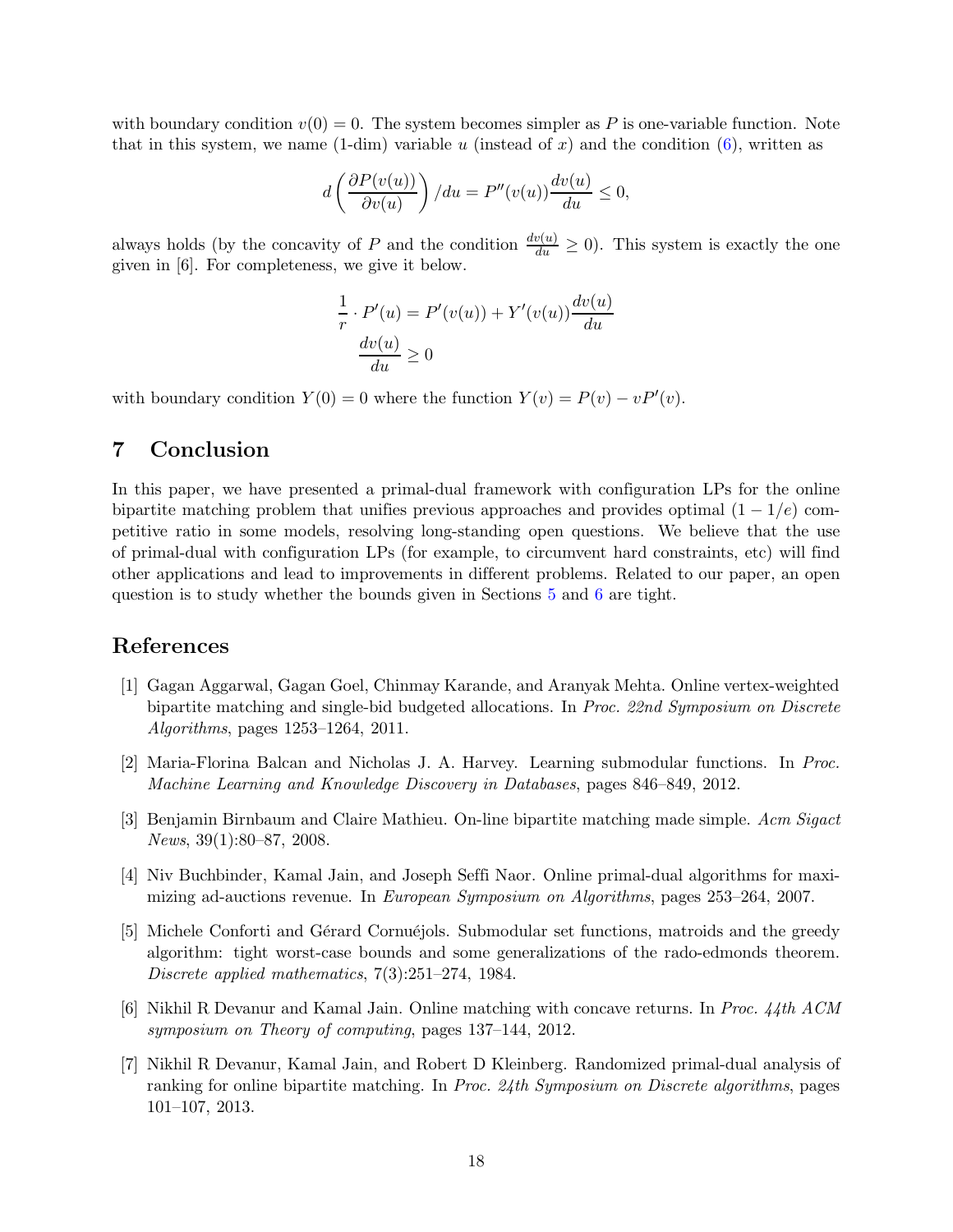- <span id="page-18-4"></span>[8] Nikhil R Devanur, Zhiyi Huang, Nitish Korula, Vahab S Mirrokni, and Qiqi Yan. Whole-page optimization and submodular welfare maximization with online bidders. ACM Transactions on Economics and Computation (TEAC), 4(3):1–20, 2016.
- <span id="page-18-11"></span>[9] Christoph Dürr and Nguyen Kim Thang. Implementation on upper triangular graph, September 2021. URL <https://www.ibisc.univ-evry.fr/~thang/matching.html>.
- <span id="page-18-1"></span>[10] Matthew Fahrbach, Zhiyi Huang, Runzhou Tao, and Morteza Zadimoghaddam. Edge-weighted online bipartite matching. In Proc. 61st Symposium on Foundations of Computer Science, 2020.
- <span id="page-18-2"></span>[11] Jon Feldman, Nitish Korula, Vahab Mirrokni, Shanmugavelayutham Muthukrishnan, and Martin Pál. Online ad assignment with free disposal. In Workshop on internet and network economics (WINE), pages 374–385, 2009.
- <span id="page-18-12"></span>[12] Michel X Goemans, Nicholas JA Harvey, Satoru Iwata, and Vahab Mirrokni. Approximating submodular functions everywhere. In Proc. 20th Symposium on Discrete algorithms, pages 535–544, 2009.
- <span id="page-18-10"></span>[13] Vineet Goyal and Rajan Udwani. Online matching with stochastic rewards: Optimal competitive ratio via path based formulation. In Proc. 21st ACM Conference on Economics and Computation, pages 791–791, 2020.
- <span id="page-18-5"></span>[14] Zhiyi Huang and Qiankun Zhang. Online primal dual meets online matching with stochastic rewards: configuration lp to the rescue. In Proc. 52nd ACM Symposium on Theory of Computing, pages 1153–1164, 2020.
- <span id="page-18-6"></span>[15] Zhiyi Huang, Ning Kang, Zhihao Gavin Tang, Xiaowei Wu, Yuhao Zhang, and Xue Zhu. Fully online matching. Journal of the ACM (JACM), 67(3):1–25, 2020.
- <span id="page-18-7"></span>[16] Zhiyi Huang, Qiankun Zhang, and Yuhao Zhang. Adwords in a panorama. In Proc. 61st Symposium on Foundations of Computer Science, 2020.
- <span id="page-18-13"></span>[17] Rishabh K Iyer, Stefanie Jegelka, and Jeff A Bilmes. Curvature and optimal algorithms for learning and minimizing submodular functions. In Advances in Neural Information Processing Systems, pages 2742–2750, 2013.
- <span id="page-18-14"></span>[18] Michael Kapralov, Ian Post, and Jan Vondrák. Online submodular welfare maximization: Greedy is optimal. In Proc. 24th ACM-SIAM Symposium on Discrete algorithms, pages 1216– 1225, 2013.
- <span id="page-18-0"></span>[19] Richard M Karp, Umesh V Vazirani, and Vijay V Vazirani. An optimal algorithm for on-line bipartite matching. In Proc. 22nd ACM symposium on Theory of computing, pages 352–358, 1990.
- <span id="page-18-9"></span>[20] Nitish Korula, Vahab S Mirrokni, and Morteza Zadimoghaddam. Bicriteria online matching: Maximizing weight and cardinality. In *International conference on web and internet economics*, pages 305–318, 2013.
- <span id="page-18-8"></span>[21] Aranyak Mehta. Online matching and ad allocation. Foundations and Trends $\Re$  in Theoretical Computer Science, 8(4):265–368, 2013.
- <span id="page-18-3"></span>[22] Aranyak Mehta and Debmalya Panigrahi. Online matching with stochastic rewards. In 53rd Symposium on Foundations of Computer Science, pages 728–737, 2012.